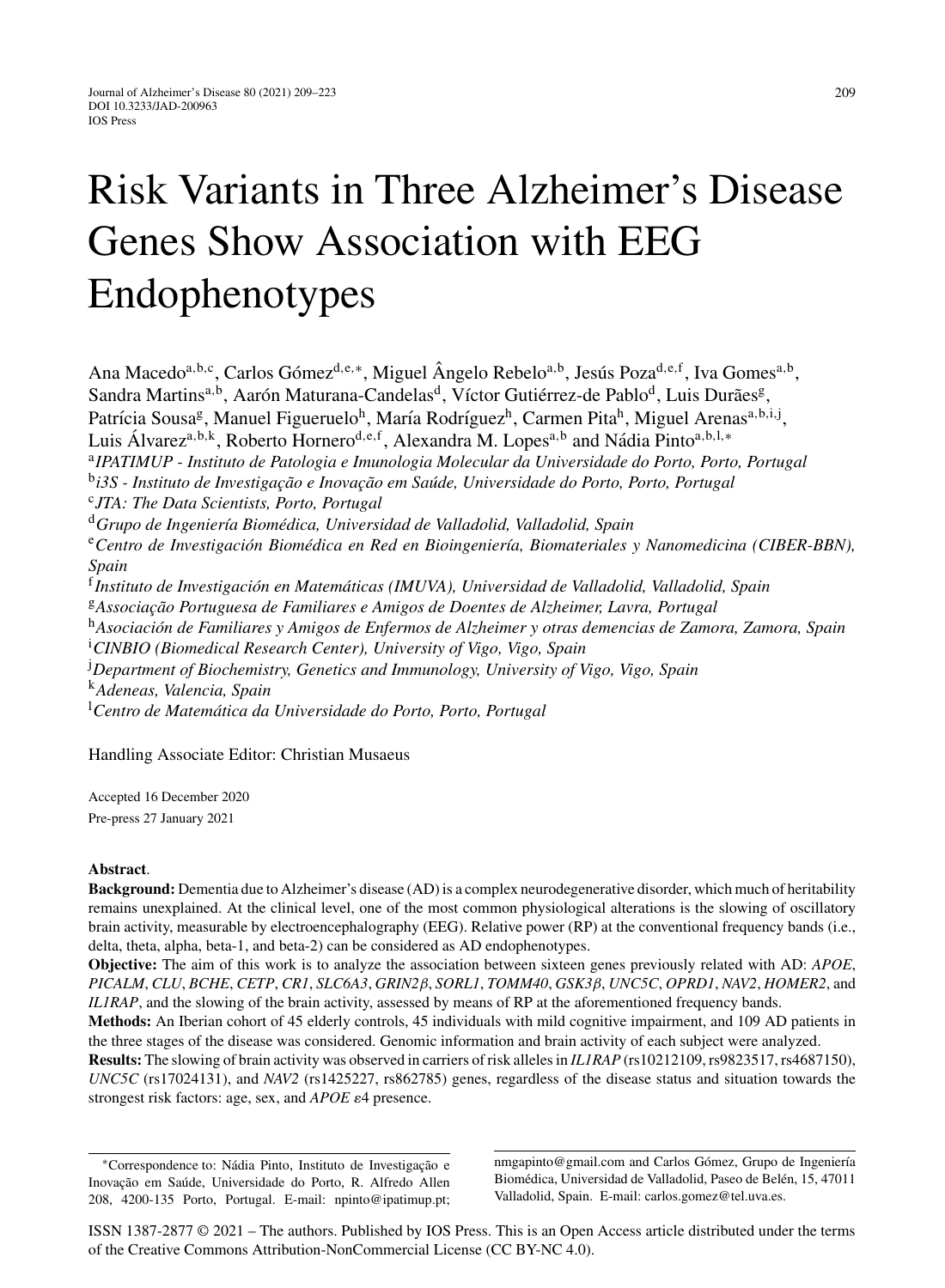**Conclusion:** Endophenotypes reduce the complexity of the general phenotype and genetic variants with a major effect on those specific traits may be then identified. The found associations in this work are novel and may contribute to the comprehension of AD pathogenesis, each with a different biological role, and influencing multiple factors involved in brain physiology.

Keywords: Alzheimer's disease, EEG, electroencephalography, endophenotypes, genetics

## **INTRODUCTION**

Dementia due to Alzheimer's disease (AD) is a common, age-related, neurodegenerative disorder leading to progressive memory loss and impairments in speech and behavior. The prevalence of AD is higher among females than males, even when individuals at the same age are compared [1–4]. Indeed, AD diagnosis is not straightforward in early stages, and symptoms are frequently dismissed and confused with normal aging. AD progression is often characterized in three main stages: mild (or early-stage), moderate, and severe (or late-stage) AD, depending on the level of functionality of the patient [5]. Mild cognitive impairment (MCI) is characterized by a slight but perceptible decline in cognitive abilities, including memory and thinking skills, and plays an important role in early diagnosis. Individuals with MCI do not necessarily develop AD, but are in greater risk, especially those with amnestic MCI, which is considered a prodromal stage of the disease [6, 7].

Heritability plays an important role in AD [8], *APOE* having been reported since the early 1990s as the strongest genetic risk for the disease, through allele  $\varepsilon$ 4 (reviewed in [9]). From the genetic point of view, two subtypes of the disease are generally considered: 1) familial early-onset AD, and 2) late-onset AD (LOAD). LOAD appears in sporadic cases after 65 years old, and is approximately 20 times more prevalent than the familial early-onset subtype [10]. Heritability of familial AD is often explained by the presence of rare variants in a few genes, which are expected to have a strong effect [11–13]. Contrarily, LOAD is generally associated with common variants, expected to have a small impact when analyzed individually, but a large effect when aggregated [14, 15]. Thus, to reliably identify the individual contribution of a single polymorphism to LOAD risk, huge genetic datasets are needed, which may carry problems of ultrahigh dimensionality when a correlation between genome-wide information and the LOAD phenotype is attempted. The analysis of endophenotypes has proven to be a useful approach to simplify the general AD phenotype, helping to dissect the role

of specific genetic variants correlated with the disease [16, 17].

Electroencephalography (EEG) measures the electrical activity of the brain, acquiring voltage fluctuations (derived from synaptic potentials) by electrodes placed on the scalp. In previous works, physiological alterations caused by neurodegeneration have been studied by means of EEG analyses [18–20]. AD is known to be strongly correlated with a general slowing of the EEG, measured through relative power (RP) calculations. Specifically, a progressive increase of RP in low frequency bands (i.e., delta and theta), along with a progressive decrease at high frequency bands (i.e., alpha and beta), have been consistently associated with AD progression [21–23]. These alterations seem to be related with neurophysiological and anatomical disturbances, such as hippocampal atrophy [24], cortical disinhibition or hyper excitability [25, 26]. For comprehensive reviews on this topic see [27–30].

RP calculations at each frequency band are objective and reliable measurements, and thus effective as AD endophenotypes [31–34]. Genetic variants with a major effect on those specific traits may be then identified, as analyzed in previous studies considering four AD risk variants in *APOE* (rs7412 and rs429358), *PICALM* (rs3851179), and *CLU* (rs11136000) genes, and cohorts composed by AD patients, MCI subjects, relatives of AD patients, or cognitively healthy young or elderly controls [35–38]. Two of these studies revealed conflicting results in what concerns the presence of  $APOE$   $\varepsilon$ <sup>4</sup> allele in AD patients [35, 38]. In [38], a slowing of EEG oscillatory activity in AD patients carrying  $APOE$   $\varepsilon$ 4 alleles (rs7412 and rs429358) was observed through a decreased power in alpha band, the same occurring for AD patients' relatives along with an increased power in delta and theta bands. Contrarily, in [35], AD  $\varepsilon$ 4 non-carrier patients showed a decrease in alpha frequency band and an increase in delta one. On the other hand, presence of *CLU* (rs11136000) and *PICALM* (rs3851179) risk alleles in cognitively healthy elders was associated with increased alpha and beta RP values [36, 37].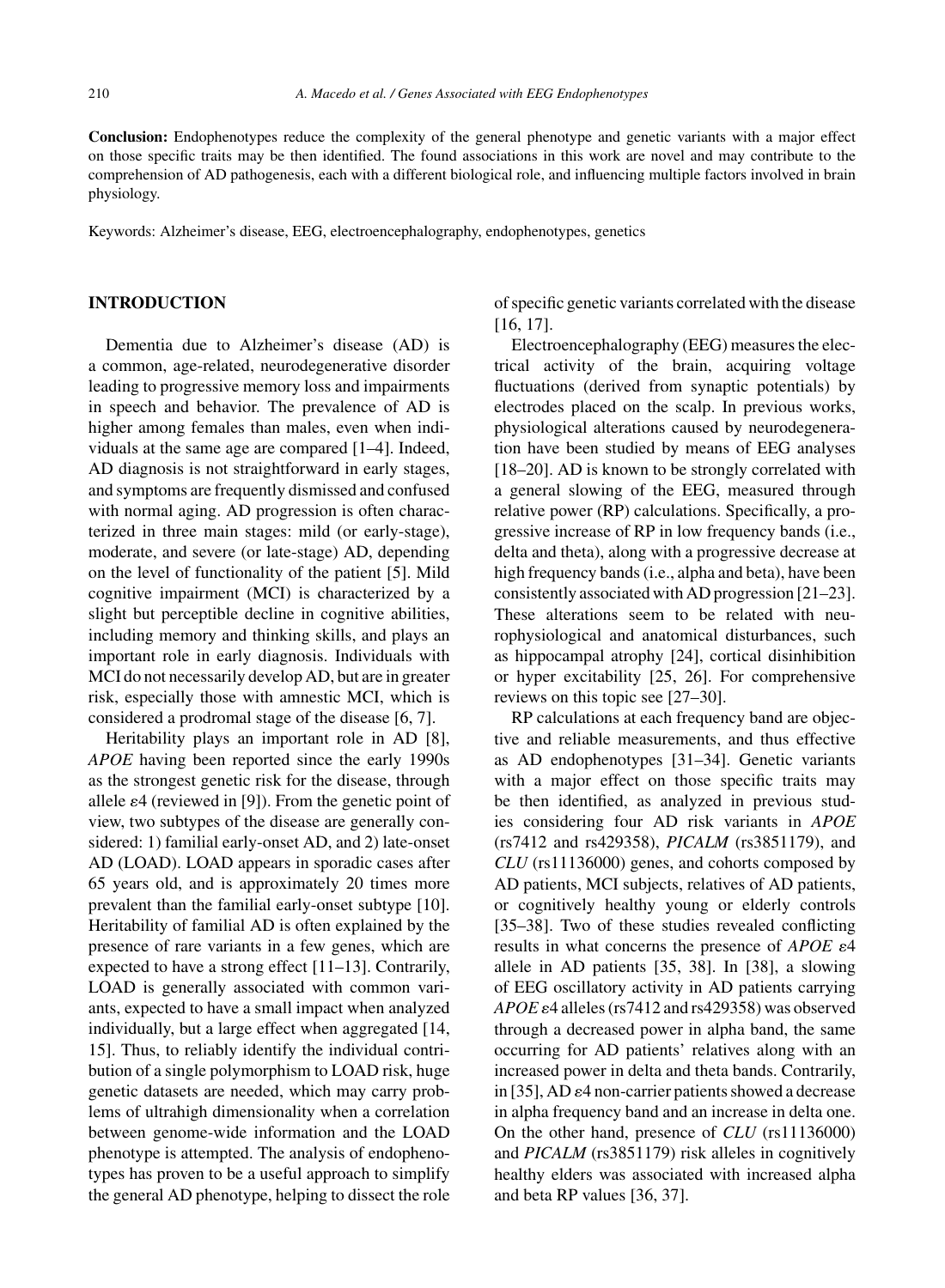| Subgroups             |                |                |                |                | Cases          |                |                |                |                |               | Total          |
|-----------------------|----------------|----------------|----------------|----------------|----------------|----------------|----------------|----------------|----------------|---------------|----------------|
|                       | <b>CON</b>     |                | MCI            |                | MIL            |                | <b>MOD</b>     |                | <b>SEV</b>     |               |                |
| Population            | PT             | ES             | PT             | ES             | PT             | ES             | PT             | ES             | PT             | ES            |                |
| Females               | 11             | 12             | 16             | 15             | 15             | 12             | 15             | 18             |                | 17            | 136            |
| Males                 | 10             | 12             |                |                | 6              | 12             | 2              | 4              |                | ↑             | 63             |
| Total                 | 45             |                | 45             |                | 45             |                | 39             |                | 25             |               | 199            |
| Mean age $\pm$ SD (y) | $79.7 \pm 7.3$ |                | $84.8 \pm 7.1$ |                | $80.7 \pm 6.5$ |                | $81.3 \pm 8.1$ |                | $79.9 \pm 6.4$ |               | $81.4 \pm 7.3$ |
| $Mean \pm SD$ MMSE    |                | $28.9 \pm 1.1$ |                | $23.3 \pm 3.0$ |                | $21.7 \pm 3.3$ |                | $13.0 \pm 3.7$ |                | $3.8 \pm 4.2$ |                |

Table 1 Number of subjects that qualified for further analyses after genotyping quality control, and respective mean age and MMSE scores

CON, controls; MCI, individuals with mild cognitive impairment; MIL, patients with mild Alzheimer's disease; MOD, patients with moderate Alzheimer's disease; SEV, patients with severe Alzheimer's disease; PT, subjects residents of northern Portugal; SP, subjects residents of Castile and Leon, Spain.

The main goal of this work is to analyze the correlation between: (a) the EEG relative power in the conventional frequency bands (i.e., delta, theta, alpha, beta-1, and beta-2) measured in resting state, and (b) genetic variants in sixteen candidate genes previously associated with AD in an Iberian cohort composed by AD patients, individuals with MCI and controls. To achieve this, the correlation between EEG measurements and both (c) the strongest risk factors for AD: age, sex, and  $APOE \varepsilon 4$  presence, and (d) the status of the subjects regarding AD, was analyzed and RP values corrected accordingly for further analyses.

## **MATERIAL AND METHODS**

#### *Subjects*

We studied an Iberian cohort of: 1) LOAD patients in different stages of the disease: mild (MIL), moderate (MOD), and severe (SEV) AD; 2) individuals with MCI; and 3) cognitively healthy elderly controls (CON). AD patients and MCI individuals were clinically diagnosed following the criteria of the National Institute on Aging and Alzheimer's Association (NIA-AA) [39]. AD staging was based mainly on the Mini-Mental State Examination (MMSE) [40]. The control group was composed by individuals over 68 years old, with no signs of dementia or history of neurological disease. Neither patients nor controls were diagnosed with any other neurologic and psychiatric diseases (other than AD and MCI), and were not using any drugs that might affect EEG signal.

At the time of sample collection, subjects were residents of the autonomous community of Castile and Leon, northwestern Spain, or of the northern region of Portugal. Saliva and buccal swabs were selected as sources of biological sampling to maintain the process as noninvasive as possible. Biological samples and EEG data were collected from 253 individuals,

mostly equally distributed by population: Portugal (PT) and Spain (SP), and subgroup: controls (25  $PT + 26$  SP), individuals with MCI (26  $PT + 25$  SP), and patients with mild  $(25 PT + 26 SP)$ , moderate  $(25$  $PT + 25 SP$ , and severe LOAD (25  $PT + 25 SP$ ). This project was approved by the Ethics Committee of the University of Porto (report # 38/CEUP/2018), Portugal, and written informed consent was obtained from all participants, family and/or legal representatives.

After DNA quality control assessment, prior to genotyping (with a minimum quantity of  $10 \text{ ng}/ \mu$ ) in 45  $\mu$ l minimum volume and integrity of 90% of gDNA greater than 10 Kb in size; see below for more details), 54 subjects were removed before microarray processing since their biological samples did not fulfill the minimum requirements. The distribution of the 199 subjects which biological samples passed the quality control procedures are presented in Table 1, along with information on sex, mean age, and MMSE scores. Situation of the cohort regarding the strongest risk factors for AD: sex, age, and  $APOE$   $\varepsilon$ 4 allele, was analyzed (Supplementary Tables 1 and 2). A Dunn's test of independence supported that individuals with MCI are significantly older than both AD patients  $(p = 1.0e-03)$  and controls  $(p = 1.5e-04)$ , and a Chi-square test of independence showed a significant association between gender and AD status  $(p=1.4e-02)$  with more female patients and male controls than expected (Supplementary Tables 1 and 2). Also, the distribution of  $APOE$   $\varepsilon$ <sup>4</sup> allele carriers significantly differed among sampling groups  $(p=2.8e-02)$ , with more carrier patients and noncarrier MCI individuals and controls (Supplementary Table 2).

## *Genotyping*

A sample of saliva or three buccal swabs were collected from each of the initial 253 participants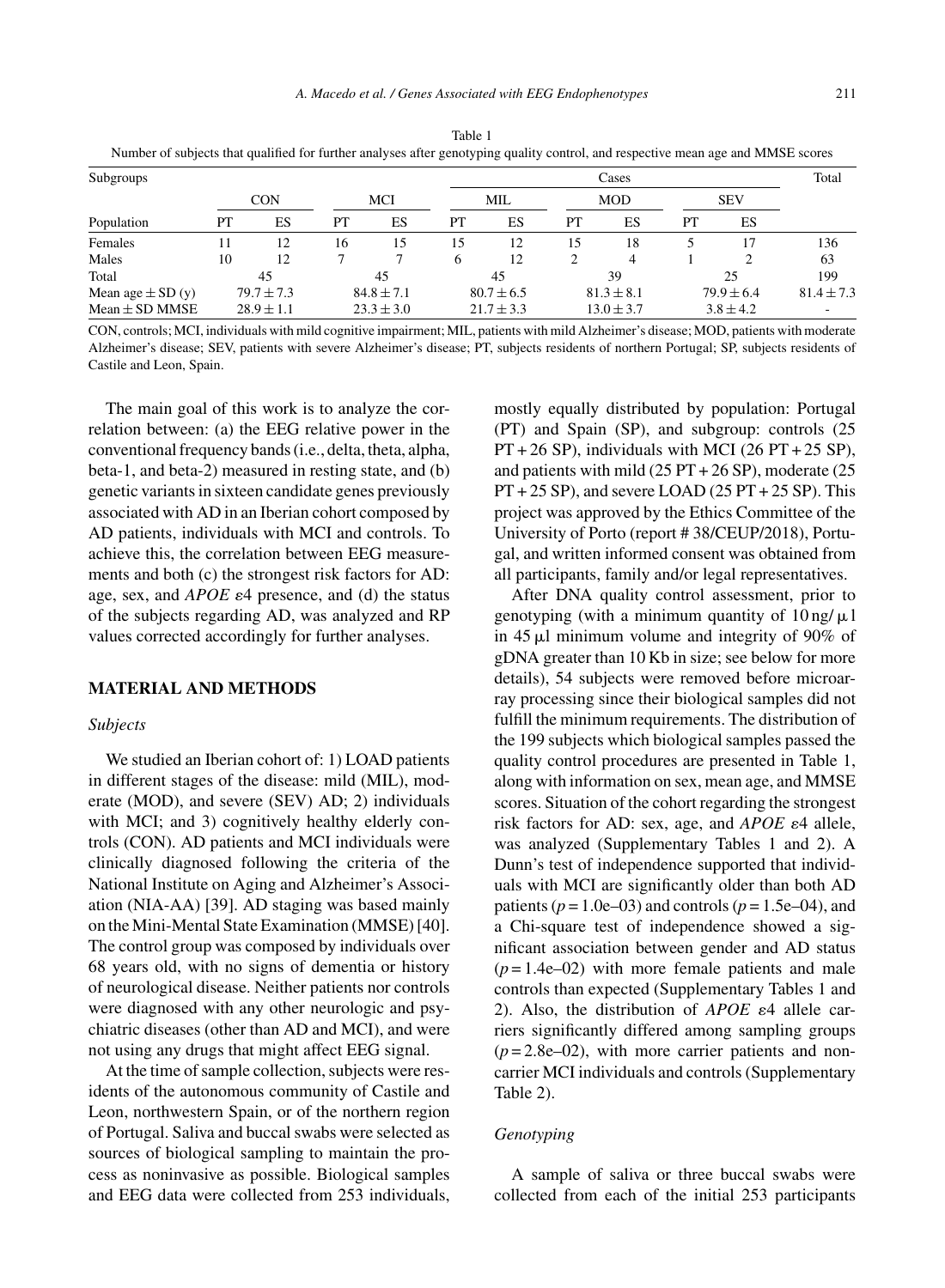of the study. Preference was given for collecting a saliva sample of 2 ml with the Oragene DNA 500 collection kit (DNAgenotek). Buccal swabs were only used for patients at a more advanced stage of the disease, unable to voluntarily spit. After DNA extraction and quality control assessment, samples were genotyped using the genome wide Axiom Spain Biobank Array (Thermo Fisher Scientific) at the Spanish National Center for Genotyping (CEGEN, Santiago de Compostela, Spain, CEGEN-PRB3-ISCIII; supported by grant PT17/0019, of the PE  $I + D+i$ 2013-2016, funded by ISCIII and ERDF).

Variant calling quality control (QC) was performed in accordance with the Affymetrix's best practices guide, and a widely used protocol was followed for both individual and marker analysis [41]. All the analyses were computed with Affymetrix Power Tools and PLINK [42]. In the variant calling QC, individuals with dish QC or QC call rates below the defined thresholds were not considered for further analysis, as well as those with heterozygosity rate greater than the defined acceptance threshold. Finally, the probes belonging to the recommended calling categories were selected and the corresponding variants annotated according to the Genome Reference Consortium Human Build 37 (GRCh37) single nucleotide polymorphism (SNP) assembly. In per-individual QC analysis, the sex of the individuals was confirmed through the sex chromosomes' homozygosity rate, and duplicates or related individuals were identified through the estimation of identity by descent (IBD) rates. For the pairwise cases where IBD estimates revealed to be greater than the established, one of the two individuals was removed (preference for remaining in the study was given first to patients, then to females and finally to individuals with higher call rates). Finally, individuals with divergent ancestry were disregarded. For this, principal component (PC) analyses were computed using the software EIGENSOFT [43, 44] and merging the dataset with one, publicly available, from the 1000 Genomes Project (1KGP) [45], containing 12 different populations from four ancestry groups: East Asian, African, European and Admixed American. In per-marker QC analysis, SNPs with a significant deviation ( $\alpha$  = 1E–06) from Hardy-Weinberg equilibrium in control samples were eliminated, as well as those with missingness rate greater than 5%. Significant differences in missing genotype rates between cases and controls ( $\alpha = 1E-05$ ) were also considered, and SNPs with no variance in the sample were disregarded.

#### *Gene selection*

Among the plethora of markers associated with AD, sixteen candidate genes with functional relevance in the brain were selected for further analyses: *APOE*, *PICALM*, *CLU*, *BCHE*, *CETP*, *CR1*, *SLC6A3*, *GRIN2*β, *SORL1*, *TOMM40*, *GSK3*β, *UNC5C*, *OPRD1*, *NAV2*, *HOMER2*, and *IL1RAP* [14, 15, 46–69]. Some of these markers were selected among those showing strongest association with the disease in traditional case-control genome wide studies [14, 15], while others were selected among those associated with the disease via relevant quantitative endophenotypes, as measures of structural imaging or amyloid- $\beta$  deposition [49, 55–57, 60–62, 64, 65, 67–69]. The second set of genes were found to be interesting to analyze as traditional case-control studies, considering general (and complex) disease phenotypes, may not uncover genetic risk associations with relevant phenotypes, through which silent signals of the disease may appear before diagnosis being possible. The inclusion of these genes in our analysis could improve the knowledge of their role in brain physiology.

The set of sixteen selected candidate genes and the QC procedures described above, resulted in the analysis of 796 common variants (minimum allele frequency  $\geq 5\%$ ) in 199 subjects (Supplementary Table 3). PC analysis showed no population substructure, the gain to the understanding of data with each additional PC revealing to be approximately linear (Supplementary Figure 1). At this point is noteworthy that one of the two variants that determine the *APOE* genotype, rs7412, failed QC and was further genotyped using a standard Sanger sequencing protocol along with rs429358 SNP (this for validation purposes). The remaining three LOAD risk variants previously associated with EEG measurements in LOAD framework (i.e., *APOE* rs429358, *PICALM* rs3851179, and*CLU* rs11136000) [35–38] passed the QC procedures and their genotypes were considered for further analysis and replication purposes.

## *Electroencephalographic recordings*

Five minutes of resting-state EEG activity was acquired for each subject using a 19-channel Nihon Kohden Neurofax JE-921A System at the electrodes: Fp1, Fp2, Fz, F3, F4, F7, F8, Cz, C3, C4, T3, T4, T5, T6, Pz, P3, P4, O1, and O2, following the International System 10–20. Signals were recorded at a sampling frequency of 500 Hz with common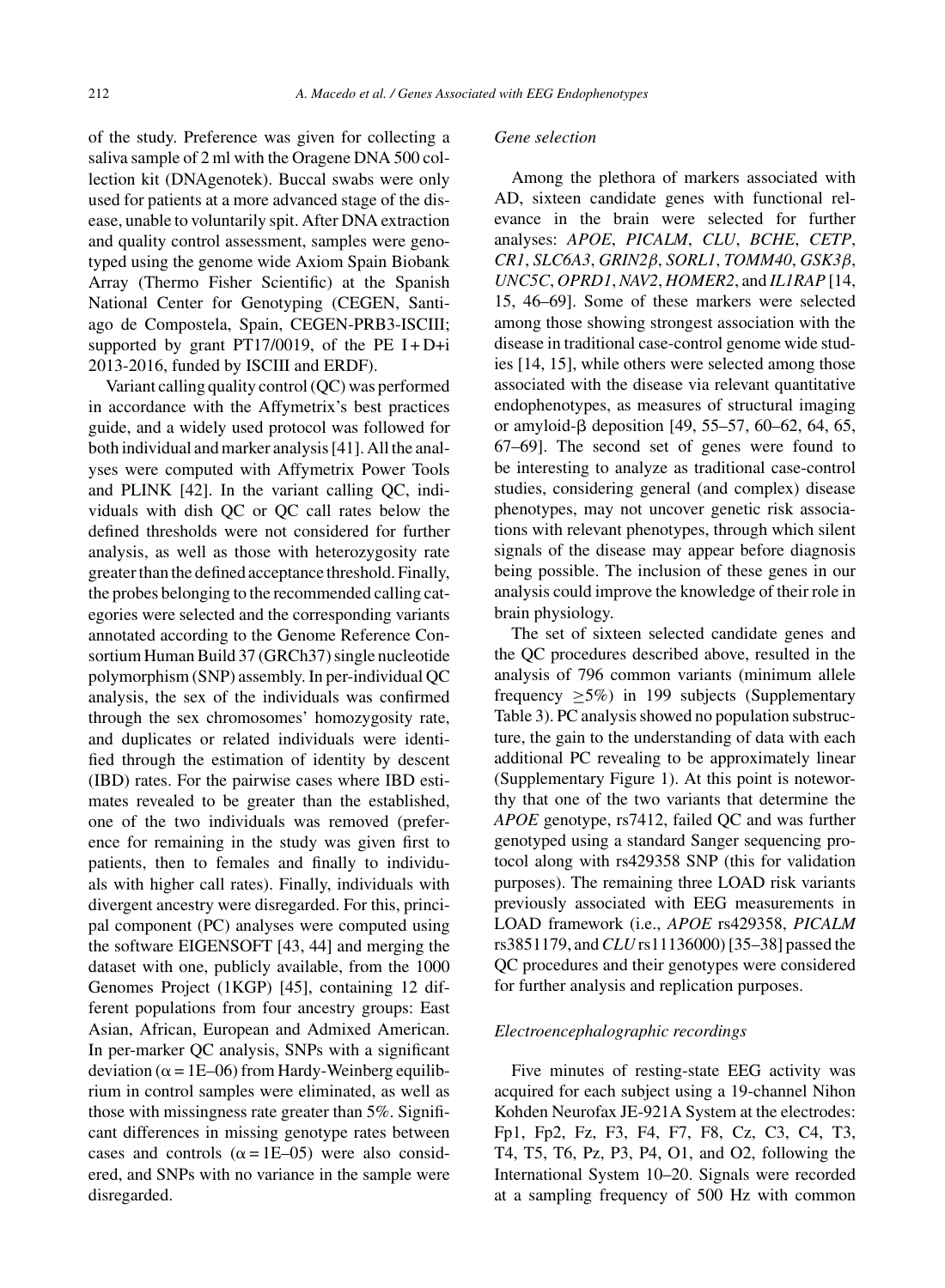average reference. Subjects were asked to remain awake with closed eyes during acquisition. EEG data were preprocessed according to the following steps [18, 70, 71]: i) mean removal; ii) digital filtering using a Hamming window bandpass finite impulse response (FIR) filter in the band of interest (i.e., 1–30 Hz); iii) independent component analysis (ICA) to remove oculographic and cardiographic artefacts; iv) segmentation into 5 s epochs; and v) visual rejection of epochs with artefacts. In this study, conventional EEG frequency bands were considered: delta (1–4 Hz), theta (4–8 Hz), alpha (8–13 Hz), beta-1 (13–19 Hz), and beta-2 (19–30 Hz). Gamma band was not included in the analyses due to the possible interference of muscle artefacts in its frequency range [72, 73]. In order to quantify the relative contribution of the previous frequency bands to the global power spectrum, RP was computed. Specifically, RP was calculated from the normalized power spectral density by summing the contribution of each spectral component in a specific frequency band [74].

## *Statistical analysis*

#### *Power analysis*

Considering the set of 796 variants and the cohort of 199 subjects, the statistical power of the study for identifying variants explaining a range of phenotypic variance was quantified in the non-centrality parameter [75], taking into account the interplay between experimental sample size, allele frequency and effect size (Supplementary Table 4). For detecting a SNP explaining 10% of trait variance, the statistical power reached 75.8%, increasing this figure to 97.3% considering a proportion of variance of 15% (Bonferroni-corrected significance level  $\alpha = 6.28E - 05$ .

The variance in phenotype Y: *Var(Y)*, explained by genetic variant X, can be decomposed into two components:  $Var(Y) = \beta^2 Var(X) + \sigma^2$ , where  $β$  is the effect size of *Var (X)* and  $σ<sup>2</sup>$  quantifies the remaining variance that can be explained by other factors or genetic variants. The first parcel can be estimated by  $2\hat{\beta}^2 MAF (1 - MAF)$ , where  $\hat{\beta}$  is the effect size estimate and *MAF* the minor allele frequency of the variant X [76]. The proportion of variance in phenotype explained by a given SNP (PVE) is computed through the ratio  $PVE = \frac{\beta^2 VAR(X)}{VAR(Y)}$ , which can be estimated by  $PVE \approx$  $2\hat{\beta}^2 MAF(1-MAF)$  $\frac{1}{2}\hat{\beta}^{2}MAF(1-MAF)+\left( se\left(\hat{\beta}\right)\right)^{2}2*N\cdot MAF\cdot(1-MAF)$ , where

se  $(\hat{\beta})$  is the standard error of the effect size of the genetic variant X [76].

## *Correlation between EEG data and covariates:* age, sex, APOE  $\varepsilon$ 4 presence, and AD status

The normality of the EEG data was assessed (Shapiro-Wilk test), as well as the correlation between EEG data and the strongest risk factors for AD: sex (Kruskal-Wallis' test), age (Pearson's correlation test), and *APOE*  $\varepsilon$ 4 presence (Kruskal-Wallis' test). Independence analyses were also computed considering the AD status of the subjects (Dunn's test), either assuming AD patients as a unique group or considering the stage of the disease. RP spatial patterns were also explored considering subjects' status. All the computations were performed using R and PLINK [42, 77], and the significance threshold considered for rejecting the null hypothesis was  $\alpha = 0.05$ , corrected accordingly through Bonferroni's method. Results reaching nominal statistical significance may be presented and highlighted, but only correlations reaching the corrected statistical significance were considered for further analyses.

Before assessing correlation with the genetic data, RP values of each frequency band were corrected for the covariates significantly correlated with each one of them. This was computed by adding them as covariates in the linear model:  $E(Y) = \beta_0 + \beta_X X +$  $\beta_G G$  where  $\beta_0$  is the intercept coefficient,  $\beta_x$  is the coefficient of the covariates present in matrix *X*, and  $\beta$ <sub>G</sub> is the coefficient of genotype *G*, i.e., the parameter that quantifies the association between the genotype and the expected value of the outcome *Y*, which is one of the five brainwaves.

## *Correlation between genetics and EEG measures*

Correlation between (corrected) RP values at each EEG frequency band and the genetic variants exhibited by the subjects was assessed through Kruskal-Wallis testing. Information of linkage disequilibrium (LD) between pairs of genetic variants was obtained from LDlink [78], accessed on July 15, 2020, for "Iberian Populations in Spain". For each one of the 796 variants where differences reached the significance level  $\alpha$  = 0.005, allele analysis were performed to assess the possibility of identifying a 'risk allele', consistently associated with the slowing of brain activity. Indeed, the results concerning the relationship between the set of 796 genetic variants and the EEG measurements were presented considering  $\alpha$  = 0.005 and  $\alpha$  = 0.05/796 = 6.28E–05. Aware of the modest size of the sample compared to the number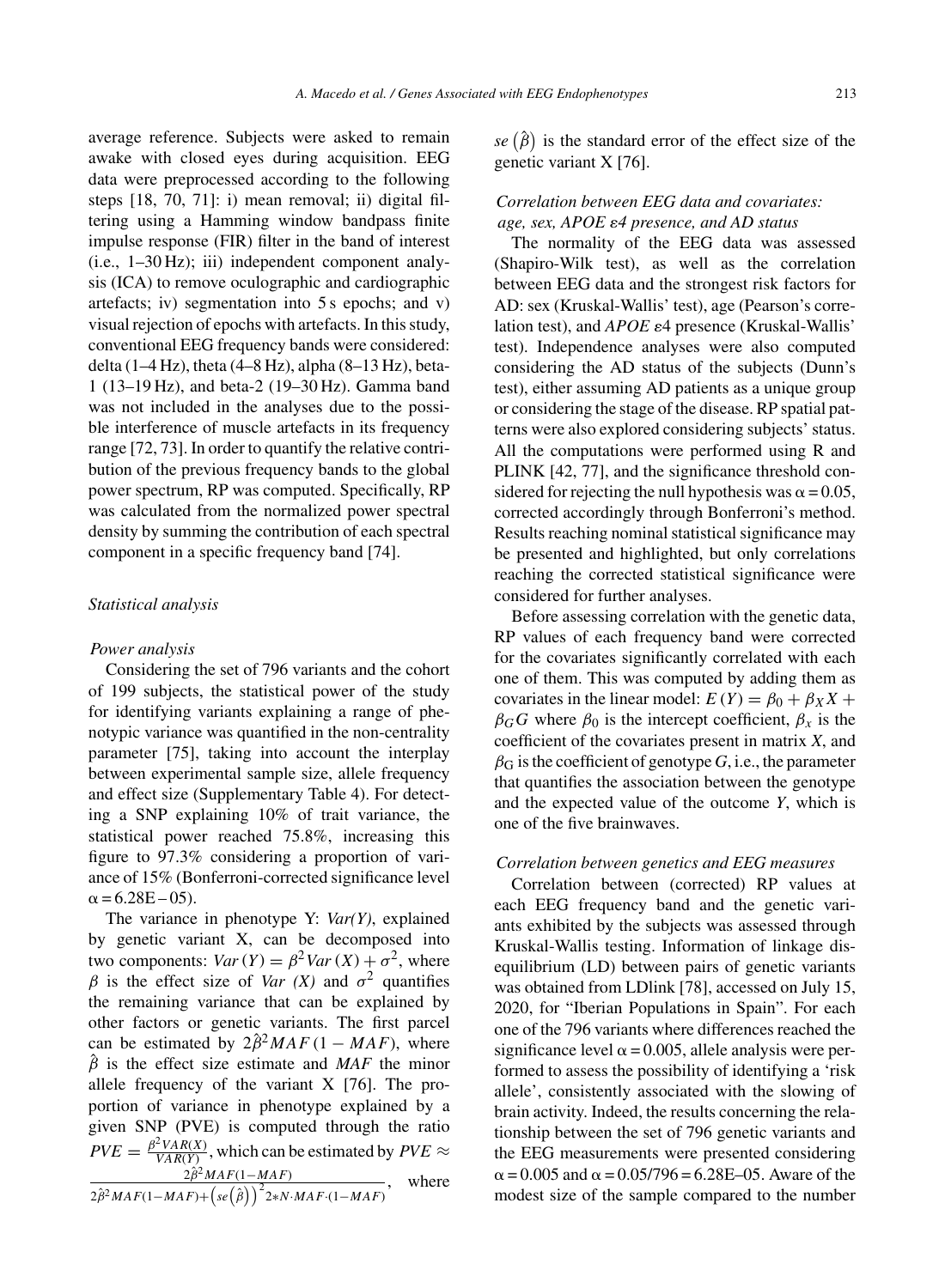#### Table 2

Genetic variants showing statistically significant differences in RP values of at least one frequency band (Kruskal-Wallis' test, significance level  $\alpha$  = 0.005). RP values corrected for: <sup>1</sup>AD, MCI, and CON status, <sup>2</sup>MIL, MOD, and SEV stage, or <sup>3</sup> the age of the subjects. The risk allele is the one associated with the EEG slowing, reflected in an increase of RP in delta and theta bands, and a decrease of RP in alpha and beta bands. Proportions of variance in phenotype explained by the genetic variants (PVE) are presented in parentheses

| Gene          | Ref. SNP   | Risk allele | Significant $p$ -values (PVE) |                      |                 |                    |           |  |  |
|---------------|------------|-------------|-------------------------------|----------------------|-----------------|--------------------|-----------|--|--|
|               |            |             | $Delta^{1,2}$                 | Theta <sup>1,3</sup> | Alpha $1,2$     | Beta- $11$         | $Beta-21$ |  |  |
| <b>ILIRAP</b> | rs10212109 |             |                               | $0.000265(5.41\%)$   |                 |                    |           |  |  |
| <b>ILIRAP</b> | rs9823517  | G           |                               | $0.000965(7.96\%)$   |                 |                    |           |  |  |
| <b>ILIRAP</b> | rs4687150  | T           | $3.37^{E}-05*$ (6.11%)        |                      |                 | $0.000647(3.80\%)$ |           |  |  |
| UNC5C         | rs17024131 |             |                               |                      | 0.000887(1.95%) |                    |           |  |  |
| NAV2          | rs1425227  |             |                               | 0.001434(5.57%)      |                 | $0.000292(6.69\%)$ |           |  |  |
| NAV2          | rs862785   | G           |                               | $0.000280(5.00\%)$   |                 |                    |           |  |  |

\*Significance level reached after Bonferroni's correction ( $\alpha$  = 6.28e–5).

of variants analyzed, the first significance level was considered to identify candidate variants to be further analyzed in the future.

## **RESULTS**

## *Correlation between EEG data and covariates: age, sex, APOE* -*4 presence, and AD status*

Evidence to refute the null hypothesis regarding normality of the EEG data was found for all brainwaves (delta  $p = 4.7E-06$ , theta  $p = 5.3E-07$ , alpha  $p = 2.0E-07$ , beta-1  $p = 9.5E-09$ , and beta-2  $p = 1.8E-10$ .

RP values showed no association neither with the sex of the subjects nor with the presence of *APOE*  $\varepsilon$ 4 allele in their genotype ( $\alpha = 1.0E-02$ , Supplementary Table 5). On the other hand, age showed to be positively correlated with RP theta values ( $\alpha$  = 1.0E-02, Supplementary Table 5).

Statistically significant correlations between EEGbased measurements and sampling groups: AD patients, individuals with MCI and controls, were found for the five frequency bands ( $\alpha$  = 3.3E-03, Supplementary Table 6) and were in accordance with previous studies. Particularly, when controls were compared with AD patients, statistically significant differences were found for all frequency bands, with patients showing higher RP values for low frequency bands (i.e., delta and theta), while lower for alpha, beta-1, and beta-2. Noteworthy, theta rhythms differentiated between controls and both MCI and AD groups, at a statistically significant level, which may point to the suitability of RP in theta band as casecontrol biomarker. We also explored the RP spatial patterns for AD, MCI, and control groups. Supplementary Figure 2 shows the previously mentioned

slowing process of brain activity associated to AD and MCI. The statistically significant differences between groups mainly appear at parietal and right frontal areas in delta band, at central and parietal areas in theta band, at temporal areas in alpha band, and across all the scalp in beta-1 band. Beta-2 band only showed statistically significant differences at the P3 channel.

When AD patients were analyzed in subgroups according to the disease stage, delta and alpha RP values showed statistically significant differences within AD subgroups ( $\alpha$  =1.0E-03, Supplementary Table 7, Supplementary Figure 3).

For further analyses, theta RP values were then corrected for the age of the subjects, RP values of all frequency bands were corrected for the status of the subject: AD patient, individual with MCI and control, and RP values of delta and alpha were also corrected for the stage of the disease. Correlation analyses considering separately the sampling subgroups were also computed.

#### *Correlation between genetics and EEG measures*

Some of the analyzed 796 common variants showed to be correlated with the (corrected) EEGbased measures. Considering a significance level  $\alpha$  = 0.005, six variants within *NAV2* (rs1425227 and rs862785), *IL1RAP* (rs10212109, rs9823517 and rs4687150), and *UNC5C*(rs17024131) genes showed to be correlated with RP values (Table 2). One variant, rs4687150, in *IL1RAP*, reached a significant correlation after Bonferroni correction, with RP in delta (*p* = 3.37E–05). The variants within *NAV2*, rs1425227 and rs862785, showed to be in low LD  $(R^2 = 0.006)$ , as well as the pair of variants rs4687150 and  $rs10212109 (R^2 = 0.002)$  in *IL1RAP*. On the other hand, variants rs10212109 and rs9823517 in *IL1RAP* are in non-negligible LD  $(R^2 = 0.143)$ . The smallest *p*-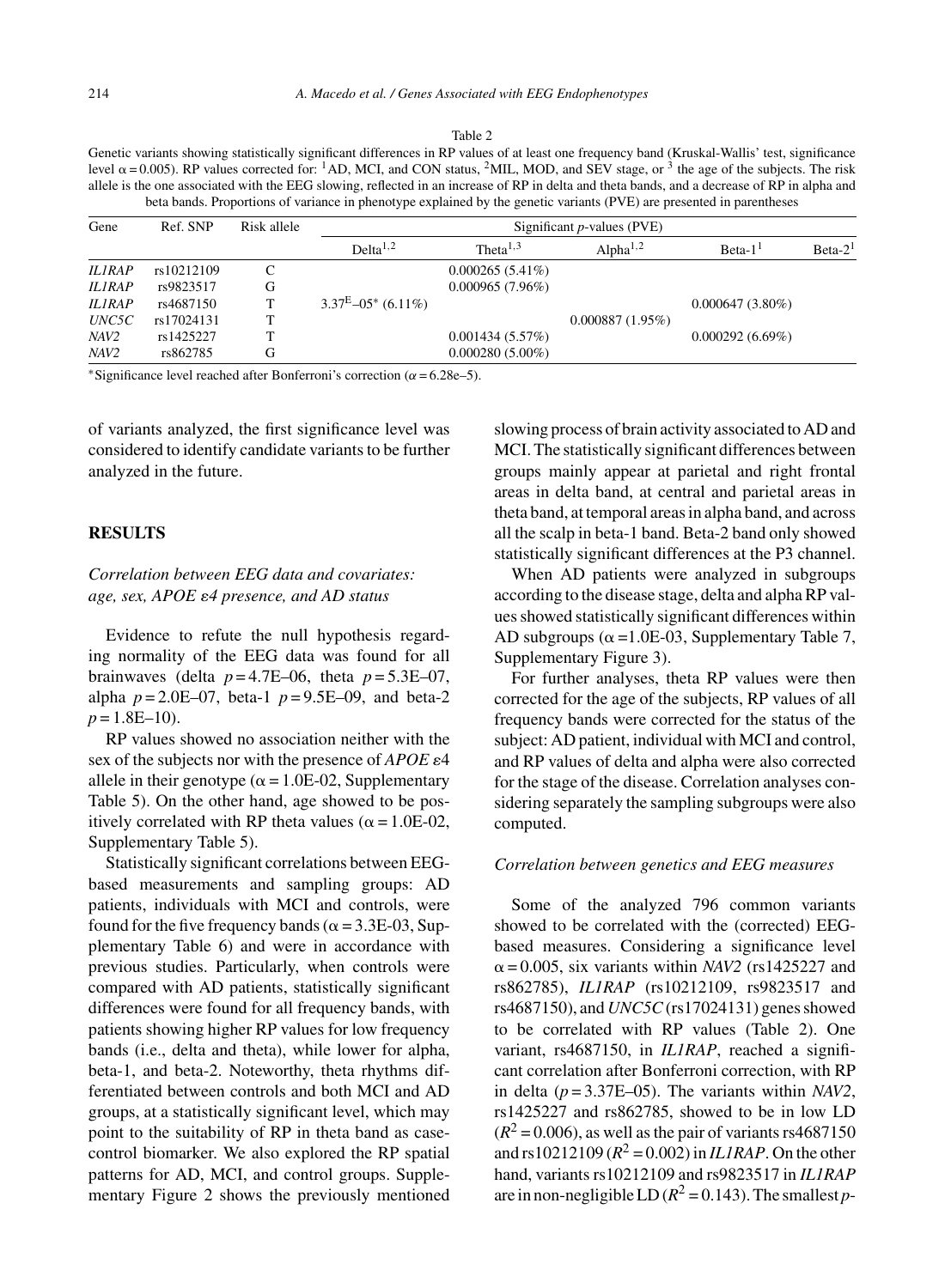| RP values were corrected for the age of the subjects |                                    |                |               |               |                              |                                |                              |  |  |
|------------------------------------------------------|------------------------------------|----------------|---------------|---------------|------------------------------|--------------------------------|------------------------------|--|--|
| Gene                                                 |                                    |                | <b>ILIRAP</b> |               | UNC5C                        | NAV2                           |                              |  |  |
|                                                      | Ref. SNP                           | rs10212109     | rs9823517     | rs4687150     | rs17024131                   | rs1425227<br>$4.53^{\circ}-02$ | rs862785                     |  |  |
| Delta                                                | Controls<br><b>MCI</b> Individuals |                |               |               |                              |                                |                              |  |  |
|                                                      | AD patients                        |                |               | $5.62e - 05*$ |                              |                                |                              |  |  |
| Theta <sup>1</sup>                                   | Controls<br><b>MCI</b> Individuals | $4.01e - 0.5*$ | $1.72e - 06*$ |               |                              |                                | $3.98e - 04$<br>$1.38e - 02$ |  |  |
|                                                      | AD patients                        | $5.21e - 03$   | $6.70e - 03$  |               |                              | $2.21e - 03$                   |                              |  |  |
| Alpha                                                | Controls<br><b>MCI</b> Individuals |                |               |               | $2.82e - 02$<br>$9.78e - 03$ |                                |                              |  |  |
|                                                      | AD patients                        |                |               | $5.12e - 03$  |                              |                                |                              |  |  |
| Beta-1                                               | Controls<br><b>MCI</b> Individuals |                | $4.21e - 02$  |               |                              | $1.97e - 02$<br>$4.55e - 03$   |                              |  |  |
|                                                      | AD patients                        |                |               | $1.26e - 03$  |                              |                                |                              |  |  |
| Beta-2                                               | Controls<br><b>MCI</b> Individuals |                | $1.42e - 02$  |               |                              | $2.19e - 02$                   |                              |  |  |
|                                                      | AD patients                        |                |               | $8.25e - 04$  |                              |                                |                              |  |  |

Table 3

*p*-values regarding pairwise correlation (Kruskal-Wallis' test, significance level  $\alpha$  = 0.005) between the genetic variants presented in Table 2 and the RP values for each EEG frequency band, considering the sampling groups: AD patients, individuals with MCI, and controls. Theta

<sup>1</sup>RP values corrected for the age of the individuals; \*Significance level reached after Bonferroni's correction ( $\alpha$  = 6.28e–05).

values were observed for the variants in *IL1RAP* with the lowest level of LD: rs4687150 and rs10212109  $(R^2 = 0.002)$ , regarding delta ( $p = 3.37E - 0.05$ ) and theta  $(p=2.65E-04)$  frequency bands, respectively. Proportions of variance in phenotype explained by a given variant (PVE) were computed for each of the found significant correlations (Table 2). Despite PVEs not being routinely computed, the range of obtained estimates (from 1.95% to 7.96%) are acceptable in the framework of a complex human trait, although admittedly high. Indeed, polygenic combinations, which may include dozens of variants, can explain a great amount of the variance. This is the case, for example, of the total variance in each lipid trait [79]. The power of our study to detect an association like the one of rs4687150 and delta frequency band (PVE = 6.11%) is  $\sim$ 34% (see the Statistical Analysis section and Supplementary Table 4). Generically, the larger the effect size of a variant, the larger is expected to be the proportion of variance of the phenotype explained by it, and so the more likely is to detect such association.

When the sampling groups: AD patients, individuals with MCI, and controls were analyzed separately, statistically Bonferroni corrected significant differences were found for the three *IL1RAP* variants in some subgroups and frequency bands (Table 3). Indeed, rs4687150 showed to be correlated with delta RP values in AD patients group ( $p = 5.62e-05$ ), while rs10212109 and rs9823517, showed to be correlated with theta RP values in the subgroup of controls (*p* = 4.01e–05 and *p* = 1.72e–06, respectively).

For all the six variants where the significance level  $\alpha$  = 0.005 was reached, allele correlation was analyzed and in all the cases a risk allele was associated with the slowing of brain activity (higher delta and theta, and lower alpha and beta mean RP values). It is noteworthy that no evidence of differentiation were found between the frequency of the risk allele among AD patients and controls (Supplementary Table 8). The distribution of genotypes according with AD status is presented in Supplementary Table 9.

Concerning the four variants previously associated with RP values in the context of AD [35–38], only *APOE* variants rs7412 and rs429358, showed evidence of correlation with RP values in beta-1 frequency band (Supplementary Table 10).

## **DISCUSSION**

## *Correlation between EEG data and covariates:* age, sex, APOE  $\varepsilon$ 4 presence, and AD status

When analyzed independently, EEG data provided results in accordance with the literature [80]. As expected, AD patients showed a significant slowing of brain oscillatory activity compared with controls, and within AD subgroup a progressive slowing of EEG was observed along with an increasing of the severity of the disease. Also, theta RP values showed to be correlated with the age of the subjects. From the obtained results is noteworthy that theta rhythms can differentiate between controls and both MCI and AD groups, at a statistically signif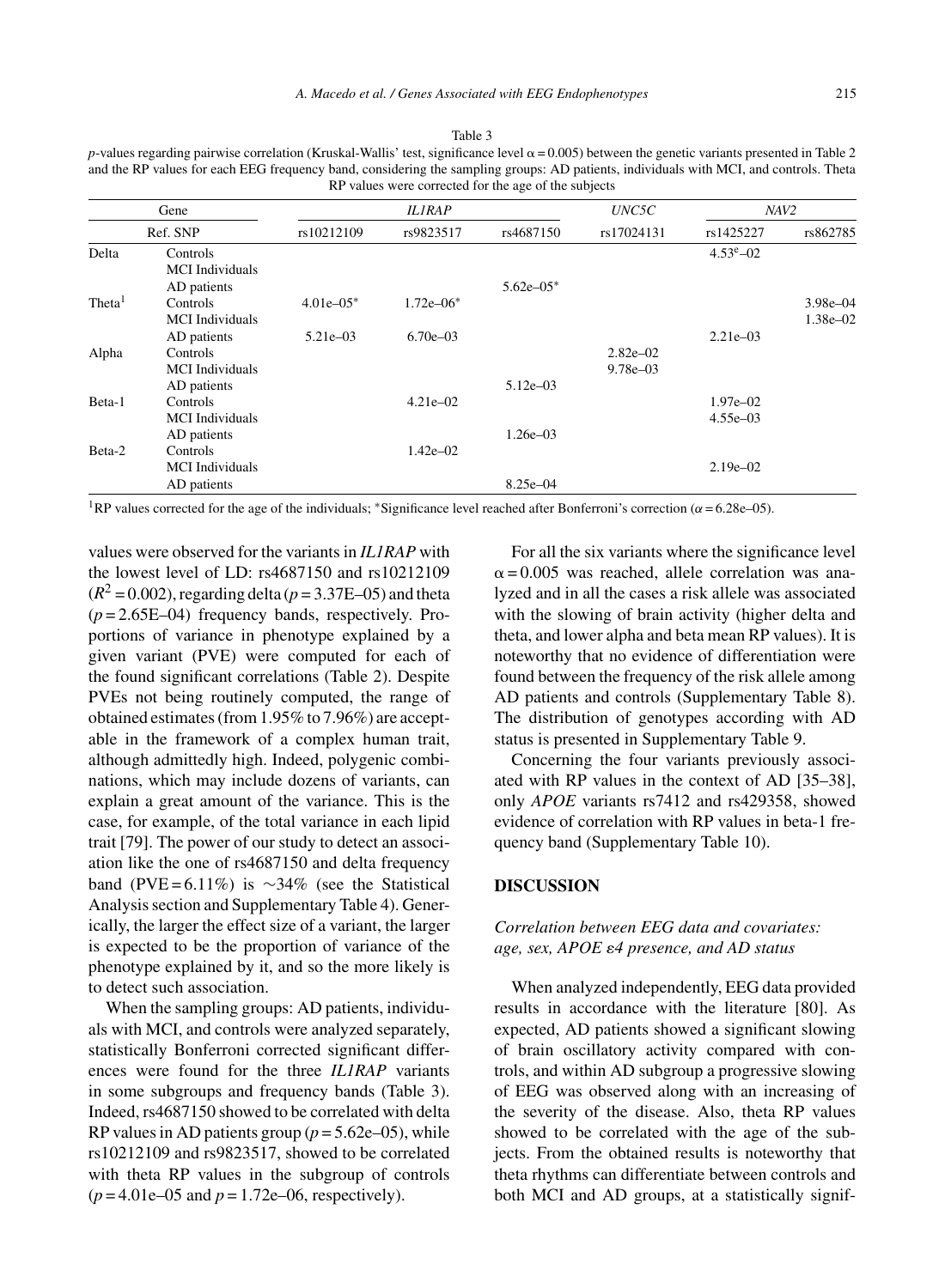icant level. The suitability of theta band to reflect dementia conditions was already reported in previous studies [81–83]. This agrees with our results, appointing EEG theta band alterations as a potential biomarker to detect hints of neural deterioration, even in pre-clinical states. Indeed, our results supports a likely association between EEG power in theta band and cognitive impairment. Previous studies reported correlation between healthy cognition and reduced tonic theta power [84–86], indicating higher values during resting state as a potential consequence of cognitive impairment. In addition, negative correlation between theta power and hippocampal volume was obtained by means of magnetic resonance imaging [87, 88], which could be related with loss of CA1 hippocampal pyramidal neurons [89]. Another wellknown negative correlation in AD is delta and theta power with MMSE [90], which may provide diagnostic value to EEG.

#### *Correlation between genetics and EEG measures*

After correlating the genetic information of 796 variants from 16 genes previously associated with LOAD and the RP at each EEG frequency (corrected accordingly for the different covariates), three genes harbored the highest number of variants correlated with EEG-related measures: *IL1RAP*, *UNC5C*, and *NAV2*. Among the genotyped variants are those from *APOE* (rs7412 and rs429358), *PICALM* (rs3851179), and *CLU* (rs11136000) genes previously associated with RP values [35–38]. Our analysis only showed evidence of correlation between *APOE* variants and RP values in beta-1 frequency band. Theories considering that hyperactivity and hyperconnectivity in preclinical stages of AD may drive to profound disconnection and hypoactivity in AD patients have been supported [91], which may be the cause of these discrepancies.

Overall, theta RP values showed the highest correlation with the genetic variants tested. Previous studies considered alterations in theta-related EEG activity to be associated with amyloid plaque deposition, which is strongly correlated with AD [92]. Also, correlations between theta band disturbances and known AD biomarkers, such as total-tau (*T*-tau) and phosphorylated tau (*P*-tau) presence in cerebrospinal fluid, have been reported [93]. At the physiological level, cerebellar-evoked prefrontal synchronization in theta frequency band showed to be modulated by GABA, and positively associated with working memory performance [94]. This may indicate that

a GABAergic dependent set of interneurons have a key role on the cortex, modulating theta-burst stimulation the cortical excitability of distant interconnected cortical areas [95]. Evidence suggests that the cerebellum likely exerts its control on the cortex by a GABAergic dependent set of interneurons and cerebellar theta-burst stimulation modulates cortical excitability of distant interconnected cortical areas [96]. The hippocampal theta oscillations are also functionally relevant in humans since they appear to explain how the hippocampus organizes information from a broad range of neocortical networks, being correlated with behaviors such as memory and spatial navigation [97]. All in all, these observations suggest that theta rhythms are intimately related with complex brain processes that become hindered with neurodegeneration.

## *Relationship between IL1RAP and RP in delta and theta frequency*

A genome-wide association study of longitudinal amyloid accumulation in AD patients implicated the microglial activation of *IL1RAP* [69], presenting the rs12053868-G allele association with raised amyloid accumulation and greater declines in temporal cortex thickness (over 2 years). Moreover, MCI carriers of this allele showed to be more likely to progress into dementia due to AD, having a faster 2-year decline in episodic memory performance. Indeed, this gene presents itself as a molecular link between the immune system and synapse formation. In this work, three variants from *IL1RAP* gene were found to be correlated with RP in at least one frequency band. Variants rs4687150 and rs10212109 are in low LD  $(R^2 = 0.002)$  and the smallest *p*-values were found for delta  $(p = 3.37E - 05)$  and theta  $(p = 2.65E - 04)$ frequency bands. *IL1RAP* (Interleukin-1 receptor accessory protein) is a constituent of the IL-1 (interleukin-1), a potent pro-inflammatory cytokine that promotes microglial activation, receptor complex and its downstream signaling pathway, essential components for mediating the immune responses of the IL-1 family of cytokines [98]. Besides neuroinflammation and cell death in neurodegenerative conditions (such as stroke and head injuries), IL-1 signaling is also involved in sleep regulation, learning, memory, and the lipid metabolism in the brain [99–102]. In the brain, *IL1RAP* exists in two isoforms, IL1RAP and IL1RAPb, with differences only in the C-terminal region [103]. Although this gene is not highly expressed in the brain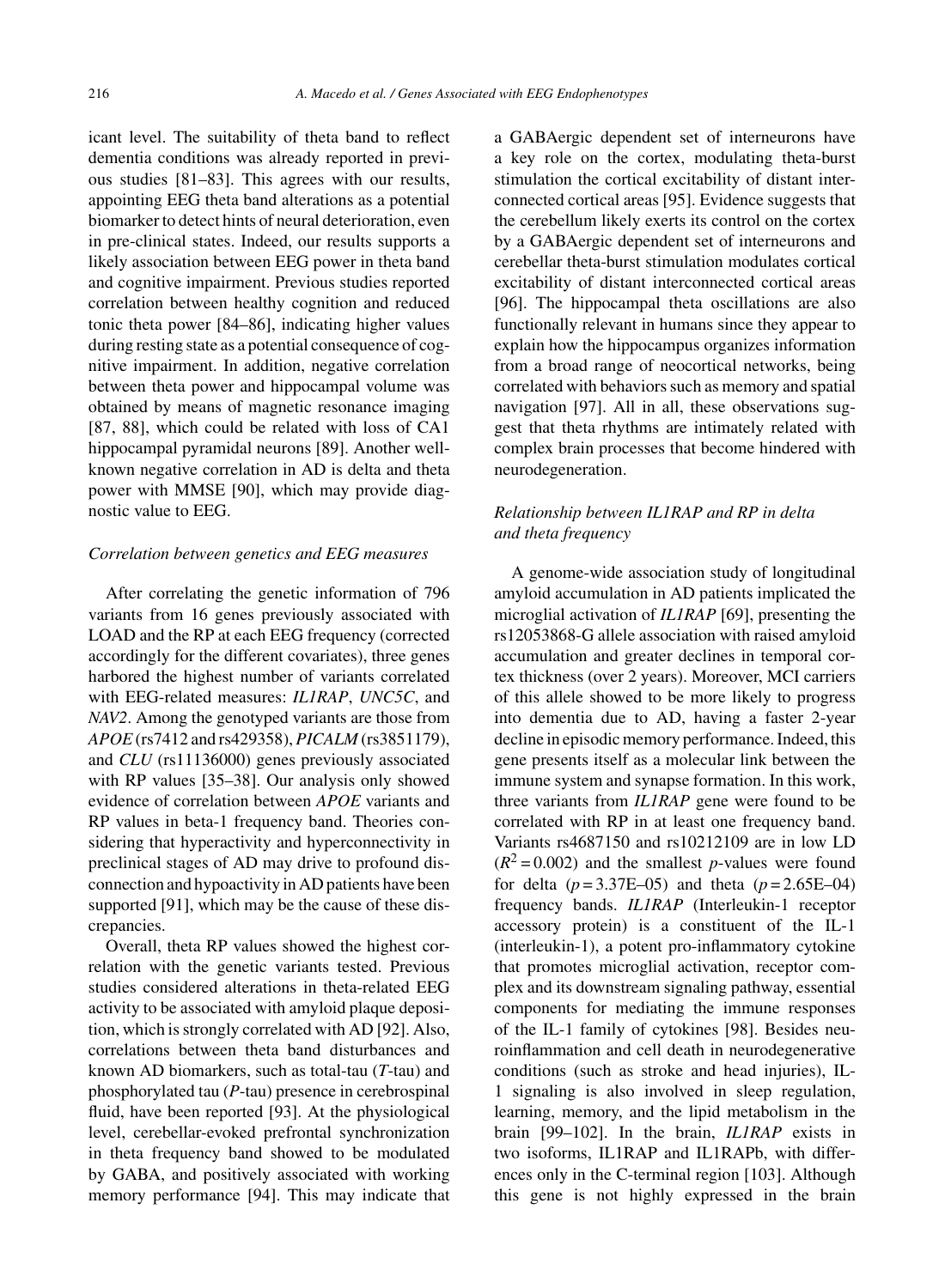[\(https://www.gtexportal.org/](https://www.gtexportal.org/)), synaptogenic activities of this receptor were found in cultured cortical neurons. Knockdown of both isoforms suppressed synapse formation and knock-out mice showed a decreased of the spine densities of cortical and hippocampal pyramidal neurons, suggesting that these receptors function as cell adhesion molecules and organize synapse formation in the brain [104]. IL-1 is chronically upregulated in dementia due to AD and it is believed to be part of an inflammatory cycle that drives AD pathology. Sustained IL-1 $\beta$  overexpression has been shown to increase tau phosphorylation, despite a substantial reduction in amyloid load [105]. Previous evidence indicates that higher rates of phosphorylation of tau protein is related with neuronal and axonal loss [106]. Also, greater amounts of phosphorylated tau have been found to be associated with alterations in theta rhythms due to lower neuronal excitability [107], probably due to axonal degradation. In addition, higher power in delta band has been attributed to neuronal injury [108], which could be a side effect of the previous point.

## *Relationship between UNC5C and RP in alpha frequency band*

*UNC5C* has been identified as related to AD in various association studies, suggesting a notable role in the disease [53, 60, 109, 110]. Evidence from cell models show that UNC5C polymorphisms could lead to AD pathogenesis by activating deathassociated protein kinase 1 (DAPK1). Meanwhile, DAPK1 itself was shown to be involved in modulating tau protein accumulation, amyloid- $\beta$  toxicity and neuronal apoptosis/autophagy [53, 111, 112]. This gene belongs to the *UNC5H* receptor family, including *UNC5A*, *UNC5B*, *UNC5C*, and *UNC5D*, which are highly expressed in the nervous system ([https://www.gtexportal.org/\)](https://www.gtexportal.org/), and seems to be enriched in the hippocampus of AD brain [113]. It is a transmembrane receptor for netrin-1 and can trigger apoptosis under the absence of the netrin-1 ligand. As the receptor of neurin-1, *UNC5C* plays a crucial role in mediating axon repulsion of neuronal growth cones and cell migration in the developing nervous system [114, 115]. Being *UNC5C* involved in mechanism during axon development, alterations in this gene could trigger alterations in connections between neuronal groups equivalent to lesions in the cerebral white matter. In this line, a positive correlation between white matter vascular injury

and sources of alpha EEG, were found in MCI individuals [116]. Additional evidence showed correlations between alpha power and white matter volume [117]. These findings suggest that alpha activity may be affected by aberrant neuronal pathways caused by altered development mechanisms of the nervous system.

## *Relationship between NAV2 and RP in theta and beta frequency bands*

*NAV2* (neuron navigator-2), expressed in the brain, is essential for nervous system development [118]. *NAV2* is highly expressed in the hippocampus, cortex, cerebellum, and thalamus [119] and, more specifically, in postmitotic neurons involved in cell migration and neurite outgrowth. There is some evidence that the variant rs1425227 can alter the binding motive of a transcription factor active in bipolar neurons, and thus may have a regulatory effect in *NAV2*. Indeed, this variant lies within a promoter region, with enhancer histone marks, and within open chromatin in the brain, which suggests active transcription. *NAV2* mutant mice embryos have been shown to display a reduction in nerve fiber density, as well as specific defects in cranial nerves, being required for normal cranial nerve development and blood pressure regulation [120]. In this study, *NAV2* SNPs are associated mostly with theta and beta band alterations. This gene was previously mentioned to be involved in episodic memory tasks [121]. It turns out that processes of this type are closely related to theta band activity [122–124], which seem reasonable to occur during an EEG recording. Hence, we suggest a greater impact of *NAV2* expression in certain cognitive functions under neurodegeneration conditions.

## *Limitations and future research lines*

Some limitations were faced in this work and should be examined in future research. Since this study aimed to ascertain relations between RP values and a reasonable quantity of genetic features, the reliability of the results may be sensitive to database size. This was particularly noticeable when the analyses were computed considering separately the sampling subgroups: AD patients, MCI individuals, and controls. The genetic associations found in this work are novel and future research is important to ensure the correlation with the disease. In order to improve statistical power, enlarging the sample of study should be taken into account. It is also note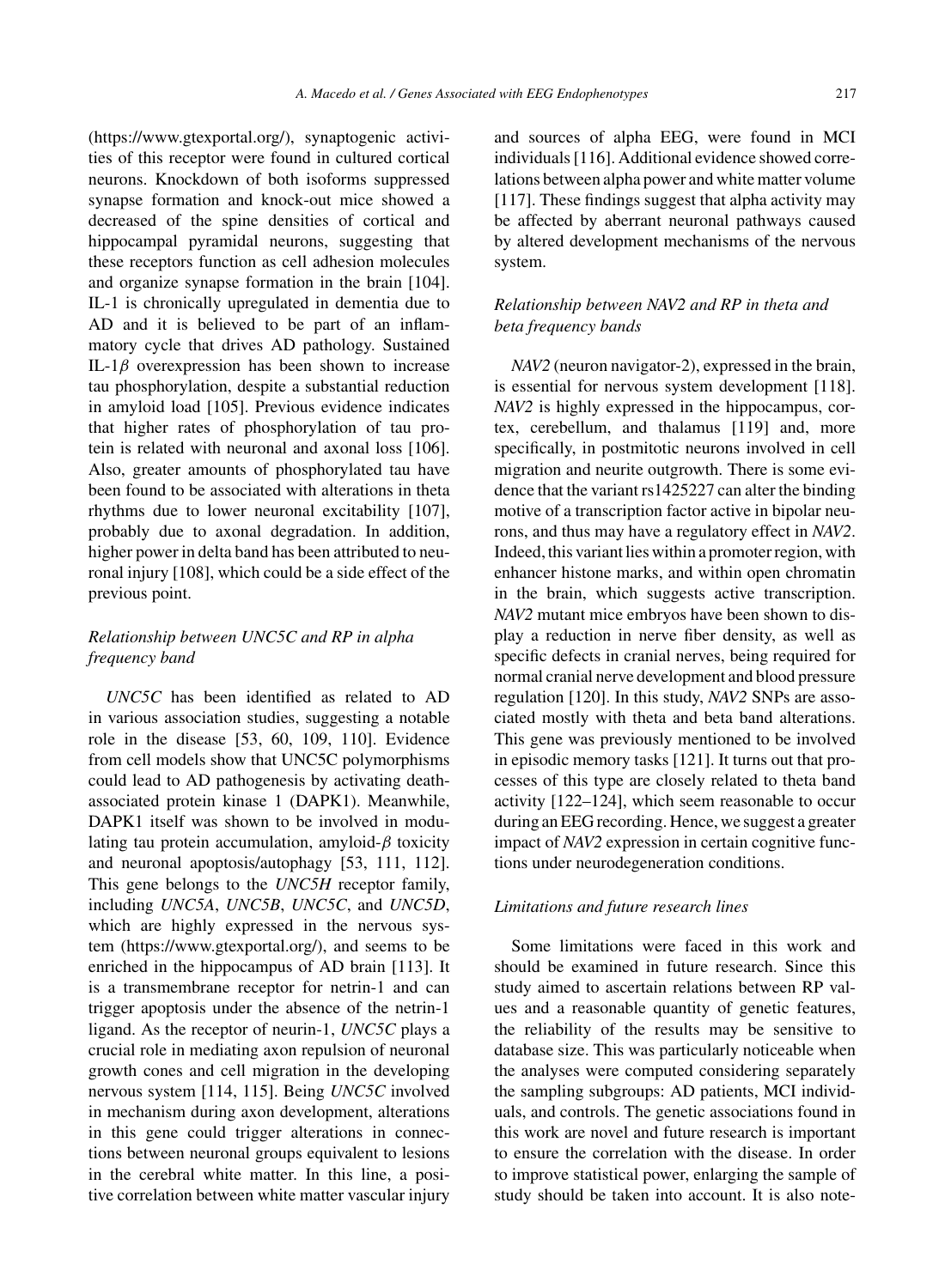worthy that RP was the only feature considered in this study to characterize neurodynamic alterations. Although RP is reliable describing the deterioration process of dementia, connectivity measures (amplitude envelope correlation, weighted phase lag index, etc.) or network parameters (clustering coefficient, characteristic path length and betweenness centrality, among others), could provide additional insights in this regard. In future research, we aim to apply alternative metrics that allow to obtain further information on physiological deterioration associated to the progression of AD. In addition, whole scalp EEG activity was considered, losing spatial-relative data. Several studies pointed particular brain areas to be associated with more marked EEG alterations in AD [125–128], and hence the average activity from all electrodes may diminish the statistical significance of the associations, which in fact may be stronger.

## **CONCLUSIONS**

RP values at the conventional EEG frequency bands (i.e., delta, theta, alpha, beta-1, and beta-2) showed to be correlated with some genetic variants in genes previously associated with AD. Globally, theta frequency band showed the greatest correlation with the analyzed genetic variants and is noteworthy its potential as case-control biomarker.

Novel associations between variants in *IL1RAP*, *UNC5C*, and *NAV2* genes, and the RP values of some frequency bands (delta and theta, alpha, and theta and beta, respectively) were identified. In all the cases a risk allele was associated with the slowing of brain activity, specifically with the increase of RP values in low frequency bands (i.e., delta and theta), and with a decrease at high frequency bands (i.e., alpha and beta).

These associations may contribute to the comprehension of AD pathogenesis, each with a different biological role, and influencing multiple factors that contribute to brain physiology.

## **ACKNOWLEDGMENTS**

We deeply thank the three anonymous reviewers, whose comments and suggestions deeply contributed to the improvement of this work.

We deeply thank all participants, families and institutions involved, namely: Asociación de Familiares de Enfermos de Alzheimer de Ávila, Ávila; Associação de Pensionistas e Reformados de Viana do Castelo, Viana do Castelo;Casa do Povo de Alvito S.Pedro, Barcelos: Santa Casa da Misericórdia de Vila Nova de Gaia; Obra Social Nossa Senhora da Boa Viagem, Porto; Gero Vida, Villaralbo (Zamora); Asociación de Familiares de Alzheimer de León; Residencia San Raimundo en Coreses; Centro de Dia S. João de Deus, da Santa Casa da Misericórdia do Porto: Lar Santa Rita, da Santa Casa da Misericórdia de Caminha; Centro Social e Cultural de Vila Praia de Âncora; Lar Casa de Magalhães, Freixo, Ponte de Lima; Centro de Dia Memória de Mim, Lavra; Armonía Centro de Día, Zamora.

This work was supported by 'European Commission' and 'European Regional Development Fund' under the project "Análisis y correlación entre el genoma completo y la actividad cerebral para la ayuda en el diagnóstico de la enfermedad de Alzheimer" (Project 0378 AD EEGWA 2 P), (Cooperation Programme INTERREG V-A Spain-Portugal POCTEP 2014-2020) and the COMPETE 2020-Operacional Programme for Competitiveness and Internationalisation (POCI), Portugal 2020. Portuguese funds are supporting this work through FCT-Fundação para a Ciência e a Tecnologia/ Ministério da Ciência, Tecnologia e Inovação in the framework of the project "Institute for Research and Innovation in Health Sciences" (POCI-01-0145- FEDER-007274). SM, AML, IG, and NP are funded by FCT: CEECIND/00684/2017, IF/01262/2014, and CEECIND/02609/2017, and through the Decreto-Lei nº 57/2016 de 29 de Agosto, respectively. Spanish funds are supporting this work through 'Ministerio de Ciencia e Innovación – Agencia Estatal de Investigación' and 'European Regional Development Fund' under project PGC2018-098214-A-I00 and by 'CIBER en Bioingeniería, Biomateriales y Nanomedicina (CIBER-BBN)' through 'Instituto de Salud Carlos III' co-funded with 'European Regional Development Fund' funds. MA is funded by the Grant RYC-2015-18241 from the Spanish Government.

Authors' disclosures available online [\(https://](https://www.j-alz.com/manuscript-disclosures/20-0963r2) www.j-alz.com/manuscript-disclosures/20-0963r2).

## **SUPPLEMENTARY MATERIAL**

The supplementary material is available in the electronic version of this article: [https://dx.doi.org/](https://dx.doi.org/10.3233/JAD-200963) 10.3233/JAD-200963.

#### **REFERENCES**

[1] Altmann A, Tian L, Henderson VW, Greicius MD, Alzheimer's Disease Neuroimaging Initiative (2014) Sex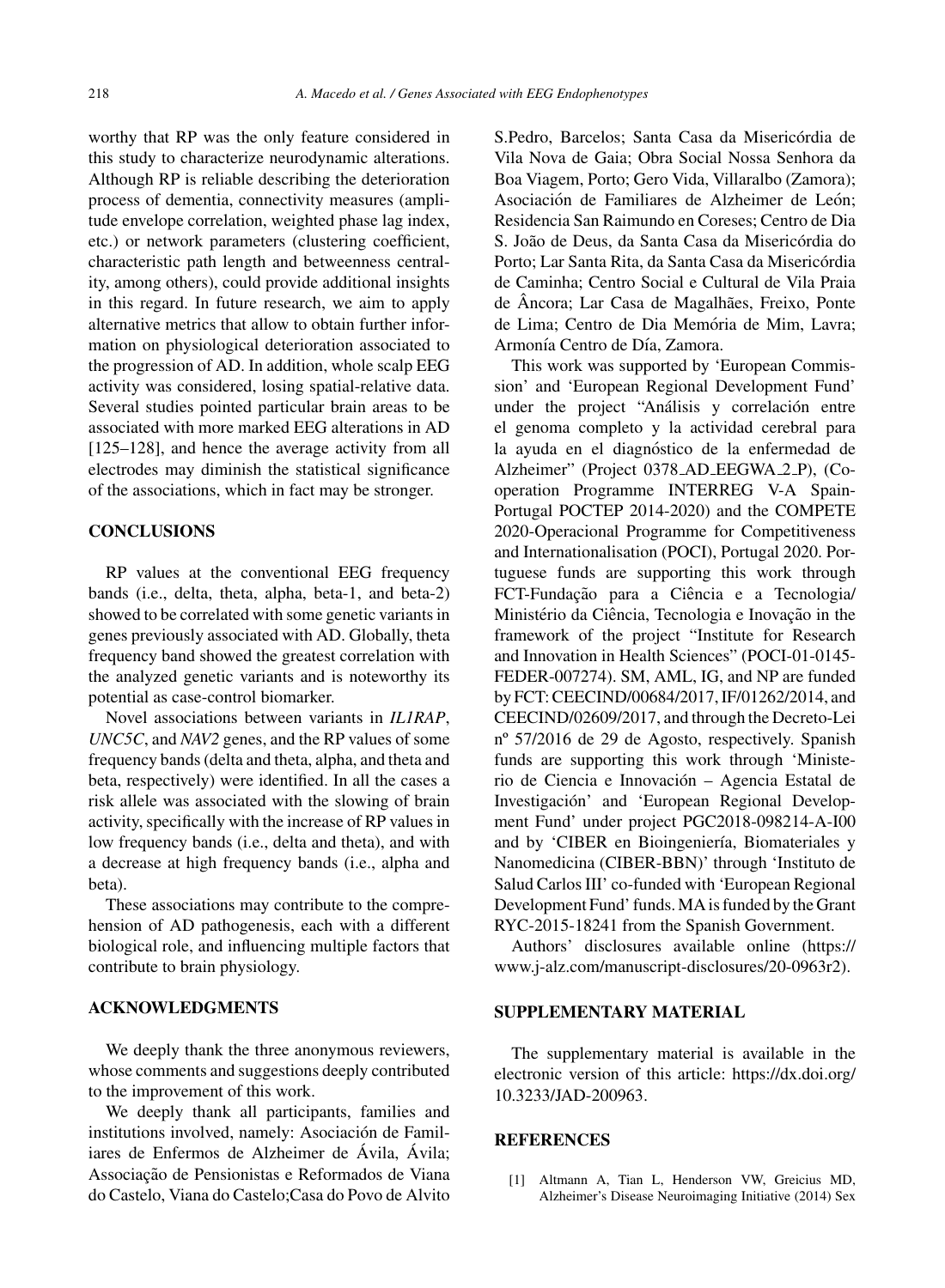modifies the APOE-related risk of developing Alzheimer disease. *Ann Neurol* **75**, 563-573.

- [2] Beam CR, Kaneshiro C, Jang JY, Reynolds CA, Pedersen NL, Gatz M (2018) Differences between women and men in incidence rates of dementia and Alzheimer's disease. *J Alzheimers Dis* **64**, 1077-1083.
- [3] Lin KA, Choudhury KR, Rathakrishnan BG, Marks DM, Petrella JR, Doraiswamy PM, Alzheimer's Disease Neuroimaging Initiative (2015) Marked gender differences in progression of mild cognitive impairment over 8 years. *Alzheimers Dement (N Y)* **1**, 103-110.
- [4] Rocca WA, Grossardt BR, Shuster LT (2014) Oophorectomy, estrogen, and dementia: A 2014 update. *Mol Cell Endocrinol* **389**, 7-12.
- [5] Reisberg B, Ferris SH, de Leon MJ, Crook T (1982) The Global Deterioration Scale for assessment of primary degenerative dementia. *Am J Psychiatry* **139**, 1136-1139.
- [6] Grundman M, Petersen RC, Ferris SH, Thomas RG, Aisen PS, Bennett DA, Foster NL, Jack CR, Jr., Galasko DR, Doody R, Kaye J, Sano M, Mohs R, Gauthier S, Kim HT, Jin S, Schultz AN, Schafer K, Mulnard R, van Dyck CH, Mintzer J, Zamrini EY, Cahn-Weiner D, Thal LJ (2004) Mild cognitive impairment can be distinguished from Alzheimer disease and normal aging for clinical trials. *Arch Neurol* **61**, 59-66.
- [7] Petersen RC (2004) Mild cognitive impairment as a diagnostic entity. *J Intern Med* **256**, 183-194.
- [8] Brainstorm Consortium, Anttila V, Bulik-Sullivan B, Finucane HK, Walters RK, Bras J, Duncan L, Escott-Price V, Falcone GJ, Gormley P, et al. (2018) Analysis of shared heritability in common disorders of the brain. *Science* **360**, eaap8757.
- [9] Belloy ME, Napolioni V, Greicius MD (2019) A quarter century of APOE and Alzheimer's disease: Progress to date and the path forward. *Neuron* **101**, 820-838.
- [10] Zhu X-C, Tan L, Wang H-F, Jiang T, Cao L, Wang C, Wang J, Tan C-C, Meng X-F, Yu J-T (2015) Rate of early onset Alzheimer's disease: A systematic review and metaanalysis. *Ann Transl Med* **3**, 38-38.
- [11] Goate A, Chartier-Harlin MC, Mullan M, Brown J, Crawford F, Fidani L, Giuffra L, Haynes A, Irving N, James L, et al. (1991) Segregation of a missense mutation in the amyloid precursor protein gene with familial Alzheimer's disease. *Nature* **349**, 704-706.
- [12] Sherrington R, Rogaev EI, Liang Y, Rogaeva EA, Levesque G, Ikeda M, Chi H, Lin C, Li G, Holman K, Tsuda T, Mar L, Foncin JF, Bruni AC, Montesi MP, Sorbi S, Rainero I, Pinessi L, Nee L, Chumakov I, Pollen D, Brookes A, Sanseau P, Polinsky RJ, Wasco W, Da Silva HA, Haines JL, Perkicak-Vance MA, Tanzi RE, Roses AD, Fraser PE, Rommens JM, St George-Hyslop PH (1995) Cloning of a gene bearing missense mutations in earlyonset familial Alzheimer's disease. *Nature* **375**, 754-760.
- [13] Cacace R, Sleegers K, Van Broeckhoven C (2016) Molecular genetics of early-onset Alzheimer's disease revisited. *Alzheimers Dement* **12**, 733-748.
- [14] Jansen IE, Savage JE, Watanabe K, Bryois J, Williams DM, Steinberg S, Sealock J, Karlsson IK, Hägg S, Athanasiu L, Voyle N, Proitsi P, Witoelar A, Stringer S, Aarsland D, Almdahl IS, Andersen F, Bergh S, Bettella F, Bjornsson S, Brækhus A, Bråthen G, de Leeuw C, Desikan RS, Djurovic S, Dumitrescu L, Fladby T, Hohman TJ, Jonsson PV, Kiddle SJ, Rongve A, Saltvedt I, Sando SB, Selbæk G, Shoai M, Skene NG, Snaedal J, Stordal E, Ulstein ID, Wang Y, White LR, Hardy J, Hjerling-Leffler J, Sullivan

PF, van der Flier WM, Dobson R, Davis LK, Stefansson H, Stefansson K, Pedersen NL, Ripke S, Andreassen OA, Posthuma D (2019) Genome-wide meta-analysis identifies new loci and functional pathways influencing Alzheimer's disease risk. *Nat Genet* **51**, 404-413.

- [15] Lambert JC, Ibrahim-Verbaas CA, Harold D, Naj AC, Sims R, Bellenguez C, DeStafano AL, Bis JC, Beecham GW, Grenier-Boley B, et al. (2013) Meta-analysis of 74,046 individuals identifies 11 new susceptibility loci for Alzheimer's disease. *Nat Genet* **45**, 1452-1458.
- [16] Braskie MN, Ringman JM, Thompson PM (2011) Neuroimaging measures as endophenotypes in Alzheimer's disease. *Int J Alzheimers Dis* **2011**, 490140.
- [17] de Geus EJ (2010) From genotype to EEG endophenotype: A route for post-genomic understanding of complex psychiatric disease? *Genome Med* **2**, 63.
- [18] Maturana-Candelas A, Gómez C, Poza J, Pinto N, Hornero R (2019) EEG characterization of the Alzheimer's disease continuum by means of multiscale entropies. *Entropy (Basel)* **21**, 544.
- [19] Núñez P, Poza J, Gómez C, Barroso-García V, Maturana-Candelas A, Tola-Arribas MA, Cano M, Hornero R (2020) Characterization of the dynamic behavior of neural activity in Alzheimer's disease: Exploring the non-stationarity and recurrence structure of EEG resting-state activity. *J Neural Eng* **17**, 016071.
- [20] Ruiz-Gómez SJ, Hornero R, Poza J, Maturana-Candelas A, Pinto N, Gómez C (2019) Computational modeling of the effects of EEG volume conduction on functional connectivity metrics. Application to Alzheimer's disease continuum. *J Neural Eng* **16**, 066019.
- [21] Dauwels J, Vialatte F, Cichocki A (2010) Diagnosis of Alzheimer's disease from EEG signals: Where are we standing? *Curr Alzheimer Res* **7**, 487-505.
- [22] Jeong J (2004) EEG dynamics in patients with Alzheimer's disease. *Clin Neurophysiology* **115**, 1490-1505.
- [23] Poza J, Gómez C, García M, Tola-Arribas MA, Carreres A, Cano M, Hornero R (2017) Spatio-temporal fluctuations of neural dynamics in mild cognitive impairment and Alzheimer's disease. *Curr Alzheimer Res* **14**, 924-936.
- [24] Moretti DV, Miniussi C, Frisoni GB, Geroldi C, Zanetti O, Binetti G, Rossini PM (2007) Hippocampal atrophy and EEG markers in subjects with mild cognitive impairment. *Clin Neurophysiol* **118**, 2716-2729.
- [25] Fernandez-Mendoza J, Li Y, Vgontzas AN, Fang J, Gaines J, Calhoun SL, Liao D, Bixler EO (2016) Insomnia is associated with cortical hyperarousal as early as adolescence. *Sleep* **39**, 1029-1036.
- [26] Jaworska N, Berrigan L, Ahmed AG, Gray J, Bradford J, Korovessis A, Fedoroff P, Knott V (2012) Resting electrocortical activity in adults with dysfunctional anger: A pilot study. *Psychiatry Res* **203**, 229-236.
- [27] Cassani R, Estarellas M, San-Martin R, Fraga FJ, Falk TH (2018) Systematic review on resting-state EEG for Alzheimer's disease diagnosis and progression assessment. *Dis Markers* **2018**, 5174815.
- [28] Horvath A, Szucs A, Csukly G, Sakovics A, Stefanics G, Kamondi A (2018) EEG and ERP biomarkers of Alzheimer's disease: A critical review.*Front Biosci (Landmark Ed)* **23**, 183-220.
- [29] Rossini P, Iorio R, Vecchio F, DuBois B (2020) Early diagnosis of Alzheimer's disease: The role of biomarkers including advanced EEG signal analysis. Report from the IFCN-sponsored panel of experts. *Clin Neurophysiol* **131**, 1287-1310.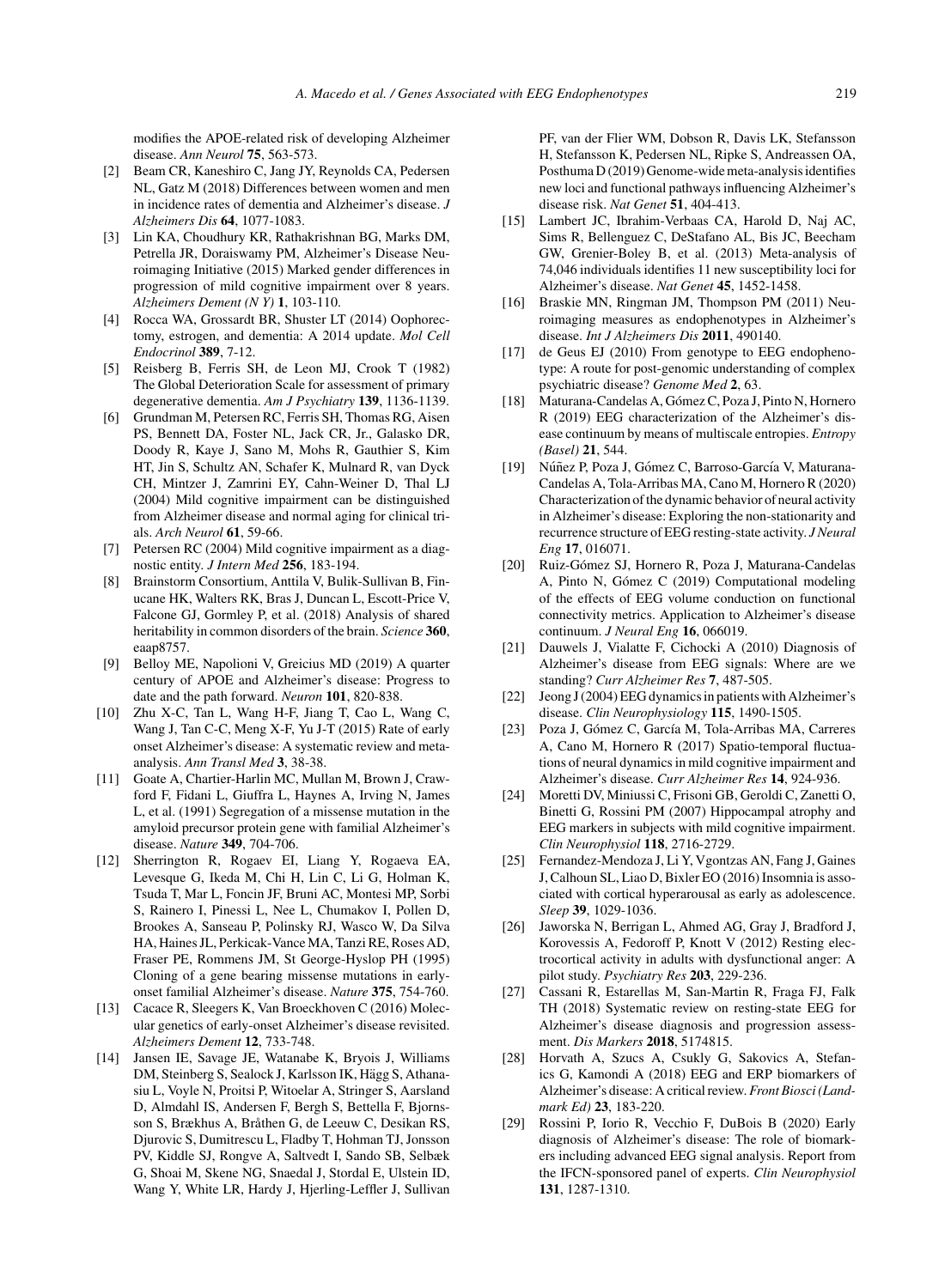- [30] Yang S, Bornot JMS, Wong-Lin K, Prasad G (2019) M/EEG-based bio-markers to predict the MCI and Alzheimer's disease: A review from the ML perspective. *IEEE Trans Biomed Eng* **66**, 2924-2935.
- [31] de Geus EJC (2002) Introducing genetic psychophysiology. *Biol Psychol* **61**, 1-10.
- [32] Smit DJ, Boersma M, van Beijsterveldt CE, Posthuma D, Boomsma DI, Stam CJ, de Geus EJ (2010) Endophenotypes in a dynamically connected brain. *Behav Genet* **40**, 167-177.
- [33] Smit DJ, Posthuma D, Boomsma DI, Geus EJ (2005) Heritability of background EEG across the power spectrum. *Psychophysiology* **42**, 691-697.
- [34] Zietsch BP, Hansen JL, Hansell NK, Geffen GM, Martin NG, Wright MJ (2007) Common and specific genetic influences on EEG power bands delta, theta, alpha, and beta. *Biol Psychol* **75**, 154-164.
- [35] de Waal H, Stam CJ, de Haan W, van Straaten EC, Blankenstein MA, Scheltens P, van der Flier WM (2013) Alzheimer's disease patients not carrying the apolipoprotein E  $\varepsilon$ 4 allele show more severe slowing of oscillatory brain activity. *Neurobiol Aging* **34**, 2158-2163.
- [36] Ponomareva N, Andreeva T, Protasova M, Shagam L, Goltsov A, Malina D, Fokin V, Mitrofanov A, Rogaev E (2013) Age-dependent effect of Alzheimer's risk variant of CLU on EEG alpha rhythm in non-demented adults. *Front Aging Neurosci* **5**, 86.
- [37] Ponomareva NV, Andreeva TV, Protasova MS, Shagam LI, Malina DD, Goltsov AY, Fokin VF, Illarioshkin SN, Rogaev EI (2017) Quantitative EEG during normal aging: Association with the Alzheimer's disease genetic risk variant in PICALM gene. *Neurobiol Aging* **51**, 177.e171- 177.e178.
- [38] Ponomareva NV, Korovaitseva GI, Rogaev EI (2008) EEG alterations in non-demented individuals related to apolipoprotein E genotype and to risk of Alzheimer disease. *Neurobiol Aging* **29**, 819-827.
- [39] Jack CR, Jr., Bennett DA, Blennow K, Carrillo MC, Dunn B, Haeberlein SB, Holtzman DM, Jagust W, Jessen F, Karlawish J, Liu E, Molinuevo JL, Montine T, Phelps C, Rankin KP, Rowe CC, Scheltens P, Siemers E, Snyder HM, Sperling R, Contributors (2018) NIA-AA Research Framework: Toward a biological definition of Alzheimer's disease. *Alzheimers Dement* **14**, 535-562.
- [40] Folstein MF, Folstein SE, McHugh PR (1975) "Minimental state". A practical method for grading the cognitive state of patients for the clinician. *J Psychiatr Res* **12**, 189-198.
- [41] Anderson CA, Pettersson FH, Clarke GM, Cardon LR, Morris AP, Zondervan KT (2010) Data quality control in genetic case-control association studies. *Nat Protoc* **5**, 1564-1573.
- [42] Purcell S, Neale B, Todd-Brown K, Thomas L, Ferreira MA, Bender D, Maller J, Sklar P, de Bakker PI, Daly MJ, Sham PC (2007) PLINK: A tool set for whole-genome association and population-based linkage analyses. *Am J Hum Genet* **81**, 559-575.
- [43] Patterson N, Price AL, Reich D (2006) Population structure and eigenanalysis. *PLoS Genet* **2**, e190.
- [44] Price AL, Patterson NJ, Plenge RM, Weinblatt ME, Shadick NA, Reich D (2006) Principal components analysis corrects for stratification in genome-wide association studies. *Nat Genet* **38**, 904-909.
- [45] Genomes Project C, Auton A, Brooks LD, Durbin RM, Garrison EP, Kang HM, Korbel JO, Marchini

JL, McCarthy S, McVean GA, Abecasis GR (2015) A global reference for human genetic variation. *Nature* **526**, 68-74.

- [46] Arias-Vásquez A, Isaacs A, Aulchenko YS, Hofman A, Oostra BA, Breteler M, van Duijn CM (2007) The cholesteryl ester transfer protein (CETP) gene and the risk of Alzheimer's disease. *Neurogenetics* **8**, 189-193.
- [47] Hooper C, Killick R, Lovestone S (2008) The GSK3 hypothesis of Alzheimer's disease. *J Neurochem* **104**, 1433-1439.
- [48] Ma X-Y, Yu J-T, Wang W, Wang H-F, Liu Q-Y, Zhang W, Tan L (2013) Association of TOMM40 polymorphisms with late-onset Alzheimer's disease in a Northern Han Chinese population. *Neuromolecular Med* **15**, 279-287.
- [49] Murphy EA, Roddey JC, McEvoy LK, Holland D, Hagler DJ, Jr., Dale AM, Brewer JB, Alzheimer's Disease Neuroimaging Initiative (2012) CETP polymorphisms associate with brain structure, atrophy rate, and Alzheimer's disease risk in an APOE-dependent manner. *Brain Imaging Behav* **6**, 16-26.
- [50] Fehér Á, Juhász A, Pákáski M, Kálmán J, Janka Z (2014) Association between the 9 repeat allele of the dopamine transporter 40bp variable tandem repeat polymorphism and Alzheimer's disease. *Psychiatry Res* **220**, 730-731.
- [51] Lyall DM, Harris SE, Bastin ME, Muñoz Maniega S, Murray C, Lutz MW, Saunders AM, Roses AD, Valdes´ Hernández Mdel C, Royle NA, Starr JM, Porteous DJ, Wardlaw JM, Deary IJ (2014) Alzheimer's disease susceptibility genes APOE and TOMM40, and brain white matter integrity in the Lothian Birth Cohort 1936. *Neurobiol Aging* **35**, 1513.e25-33.
- [52] Pérez-Palma E, Bustos BI, Villamán CF, Alarcón MA, Avila ME, Ugarte GD, Reyes AE, Opazo C, De Ferrari GV, Alzheimer's Disease Neuroimaging Initiative; NIA-LOAD/NCRAD Family Study Group (2014) Overrepresentation of glutamate signaling in Alzheimer's disease: Network-based pathway enrichment using metaanalysis of genome-wide association studies. *PloS One* **9**, e95413-e95413.
- [53] Wetzel-Smith MK, Hunkapiller J, Bhangale TR, Srinivasan K, Maloney JA, Atwal JK, Sa SM, Yaylaoglu MB, Foreman O, Ortmann W, Rathore N, Hansen DV, Tessier-Lavigne M, Mayeux R, Pericak-Vance M, Haines J, Farrer LA, Schellenberg GD, Goate A, Behrens TW, Cruchaga C, Watts RJ, Graham RR (2014) A rare mutation in UNC5C predisposes to late-onset Alzheimer's disease and increases neuronal cell death. *Nat Med* **20**, 1452-1457.
- [54] Khondoker M, Newhouse S, Westman E, Muehlboeck JS, Mecocci P, Vellas B, Tsolaki M, Kłoszewska I, Soininen H, Lovestone S, Dobson R, Simmons A (2015) Linking genetics of brain changes to Alzheimer's disease: Sparse whole genome association scan of regional MRI volumes in the ADNI and AddNeuroMed Cohorts. *J Alzheimers Dis* **45**, 851-864.
- [55] Roussotte FF, Gutman BA, Hibar DP, Madsen SK, Narr KL, Thompson PM (2015) Carriers of a common variant in the dopamine transporter gene have greater dementia risk, cognitive decline, and faster ventricular expansion. *Alzheimers Dement* **11**, 1153-1162.
- [56] Yan J, Kim S, Nho K, Chen R, Risacher SL, Moore JH, Saykin AJ, Shen L, Alzheimer's Disease Neuroimaging I (2015) Hippocampal transcriptome-guided genetic analysis of correlated episodic memory phenotypes in Alzheimer's disease. *Front Genet* **6**, 117.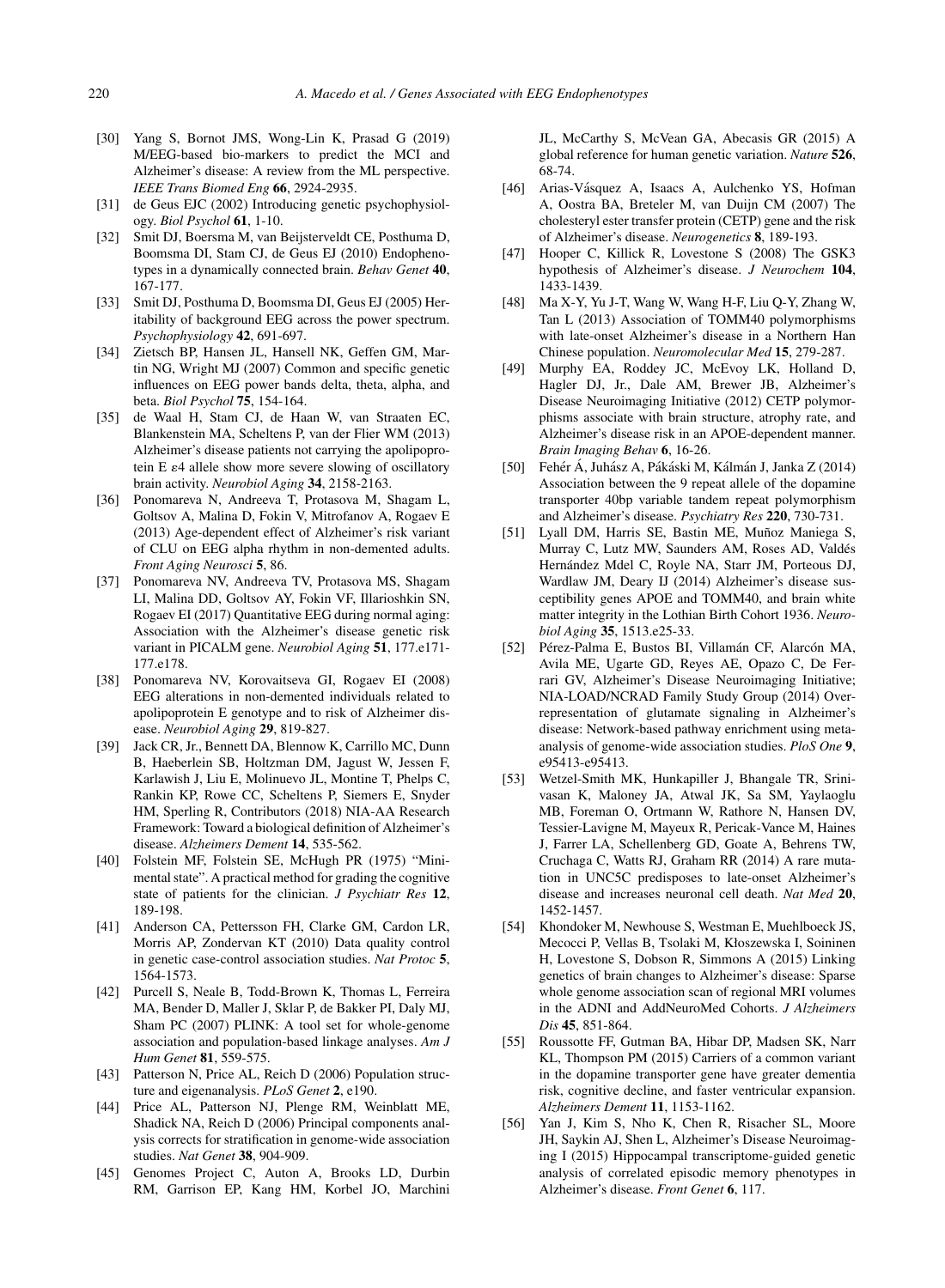- [57] Darvesh S (2016) Butyrylcholinesterase as a diagnostic and therapeutic target for Alzheimer's disease. *Curr Alzheimer Res* **13**, 1173-1177.
- [58] Hu C, Chen W, Myers SJ, Yuan H, Traynelis SF (2016) Human GRIN2B variants in neurodevelopmental disorders. *J Pharmacol Sci* **132**, 115-121.
- [59] Ji H, Wang Y, Liu G, Chang L, Chen Z, Zhou D, Xu X, Cui W, Hong Q, Jiang L, Li J, Zhou X, Li Y, Guo Z, Zha Q, Niu Y, Weng Q, Duan S, Wang Q (2017) Elevated OPRD1 promoter methylation in Alzheimer's disease patients. *PLoS One* **12**, e0172335.
- [60] Sun JH, Wang HF, Zhu XC, Yu WJ, Tan CC, Jiang T, Tan MS, Tan L, Yu JT (2016) The impact of UNC5C genetic variations on neuroimaging in Alzheimer's disease. *Mol Neurobiol* **53**, 6759-6767.
- [61] Macdonald IR, Maxwell SP, Reid GA, Cash MK, DeBay DR, Darvesh S (2017) Quantification of butyrylcholinesterase activity as a sensitive and specific biomarker of Alzheimer's disease. *J Alzheimers Dis* **58**, 491-505.
- [62] Zettergren A, Höglund K, Kern S, Thorvaldsson V, Johan Skoog M, Hansson O, Andreasen N, Bogdanovic N, Blennow K, Skoog I, Zetterberg H (2019) Association of IL1RAP-related genetic variation with cerebrospinal fluid concentration of Alzheimer-associated tau protein. *Sci Rep* **9**, 2460-2460.
- [63] Andreoli V, De Marco EV, Trecroci F, Cittadella R, Di Palma G, Gambardella A (2014) Potential involvement of GRIN2B encoding the NMDA receptor subunit NR2B in the spectrum of Alzheimer's disease. *J Neural Transm (Vienna)* **121**, 533-542.
- [64] Ramanan VK, Risacher SL, Nho K, Kim S, Swaminathan S, Shen L, Foroud TM, Hakonarson H, Huentelman MJ, Aisen PS, Petersen RC, Green RC, Jack CR, Koeppe RA, Jagust WJ, Weiner MW, Saykin AJ (2014) APOE and BCHE as modulators of cerebral amyloid deposition: A florbetapir PET genome-wide association study. *Mol Psychiatry* **19**, 351-357.
- [65] Warstadt NM, Dennis EL, Jahanshad N, Kohannim O, Nir TM, McMahon KL, de Zubicaray GI, Montgomery GW, Henders AK, Martin NG, Whitfield JB, Jack CR, Jr., Bernstein MA, Weiner MW, Toga AW, Wright MJ, Thompson PM (2014) Serum cholesterol and variant in cholesterolrelated gene CETP predict white matter microstructure. *Neurobiol Aging* **35**, 2504-2513.
- [66] Haddley K, Vasiliou AS, Ali FR, Paredes UM, Bubb VJ, Quinn JP (2008) Molecular genetics of monoamine transporters: Relevance to brain disorders. *Neurochem Res* **33**, 652-667.
- [67] Hohman TJ, Koran MEI, Thornton-Wells TA (2014) Interactions between  $GSK3\beta$  and amyloid genes explain variance in amyloid burden. *Neurobiol Aging* **35**, 460-465.
- [68] Roussotte FF, Jahanshad N, Hibar DP, Sowell ER, Kohannim O, Barysheva M, Hansell NK, McMahon KL, de Zubicaray GI, Montgomery GW, Martin NG, Wright MJ, Toga AW, Jack CR, Jr., Weiner MW, Thompson PM (2014) A commonly carried genetic variant in the delta opioid receptor gene, OPRD1, is associated with smaller regional brain volumes: Replication in elderly and young populations. *Hum Brain Mapp* **35**, 1226-1236.
- [69] Ramanan VK, Risacher SL, Nho K, Kim S, Shen L, McDonald BC, Yoder KK, Hutchins GD, West JD, Tallman EF, Gao S, Foroud TM, Farlow MR, De Jager PL, Bennett DA, Aisen PS, Petersen RC, Jack CR, Jr., Toga AW, Green RC, Jagust WJ, Weiner MW, Saykin

AJ (2015) GWAS of longitudinal amyloid accumulation on 18F-florbetapir PET in Alzheimer's disease implicates microglial activation gene IL1RAP.*Brain* **138**, 3076-3088.

- [70] Núñez P, Poza J, Bachiller A, Gomez-Pilar J, Lubeiro A, Molina V, Hornero R (2017) Exploring non-stationarity patterns in schizophrenia: Neural reorganization abnormalities in the alpha band. *J Neural Eng* **14**, 046001.
- [71] Ruiz-Gómez SJ, Gómez C, Poza J, Martínez-Zarzuela M, Tola-Arribas MA, Cano M, Hornero R (2018) Measuring alterations of spontaneous EEG neural coupling in Alzheimer's disease and mild cognitive impairment by means of cross-entropy metrics. *Front Neuroinform* **12**, 76.
- [72] Whitham EM, Lewis T, Pope KJ, Fitzgibbon SP, Clark CR, Loveless S, DeLosAngeles D, Wallace AK, Broberg M, Willoughby JO (2008) Thinking activates EMG in scalp electrical recordings. *Clin Neurophysiol* **119**, 1166- 1175.
- [73] Whitham EM, Pope KJ, Fitzgibbon SP, Lewis T, Clark CR, Loveless S, Broberg M, Wallace A, DeLosAngeles D, Lillie P, Hardy A, Fronsko R, Pulbrook A, Willoughby JO (2007) Scalp electrical recording during paralysis: Quantitative evidence that EEG frequencies above 20Hz are contaminated by EMG. *Clin Neurophysiol* **118**, 1877- 1888.
- [74] Nunez P, Poza J, Gomez C, Rodriguez-Gonzalez V, Hillebrand A, Tola-Arribas MA, Cano M, Hornero R (2019) Characterizing the fluctuations of dynamic resting-state electrophysiological functional connectivity: Reduced neuronal coupling variability in mild cognitive impairment and dementia due to Alzheimer's disease. *J Neural Eng* **16**, 056030.
- [75] Visscher PM, Wray NR, Zhang Q, Sklar P, McCarthy MI, Brown MA, Yang J (2017) 10 years of GWAS discovery: Biology, function, and translation. *Am J Hum Genet* **101**, 5-22.
- [76] Shim H, Chasman DI, Smith JD, Mora S, Ridker PM, Nickerson DA, Krauss RM, Stephens M (2015) A multivariate genome-wide association analysis of 10 LDL subfractions, and their response to statin treatment, in 1868 caucasians. *PLoS One* **10**, e0120758.
- [77] R Development Core Team (2010) R Foundation for Statistical Computing, Vienna, Austria.
- [78] Machiela MJ, Chanock SJ (2015) LDlink: A web-based application for exploring population-specific haplotype structure and linking correlated alleles of possible functional variants. *Bioinformatics* **31**, 3555-3557.
- [79] Teslovich TM, Musunuru K, Smith AV, Edmondson AC, Stylianou IM, Koseki M, Pirruccello JP, Ripatti S, Chasman DI, Willer CJ, et al. (2010) Biological, clinical and population relevance of 95 loci for blood lipids. *Nature* **466**, 707-713.
- [80] Gomez C, Perez-Macias JM, Poza J, Fernandez A, Hornero R (2013) Spectral changes in spontaneous MEG activity across the lifespan. *J Neural Eng* **10**, 066006.
- [81] Bennys K, Rondouin G, Vergnes C, Touchon J (2001) Diagnostic value of quantitative EEG in Alzheimer's disease. *Neurophysiol Clin* **31**, 153-160.
- [82] Huang C, Wahlund L, Dierks T, Julin P, Winblad B, Jelic V (2000) Discrimination of Alzheimer's disease and mild cognitive impairment by equivalent EEG sources: A crosssectional and longitudinal study. *Clin Neurophysiol* **111**, 1961-1967.
- [83] Musaeus CS, Engedal K, Høgh P, Jelic V, Mørup M, Naik M, Oeksengaard AR, Snaedal J, Wahlund LO, Walde-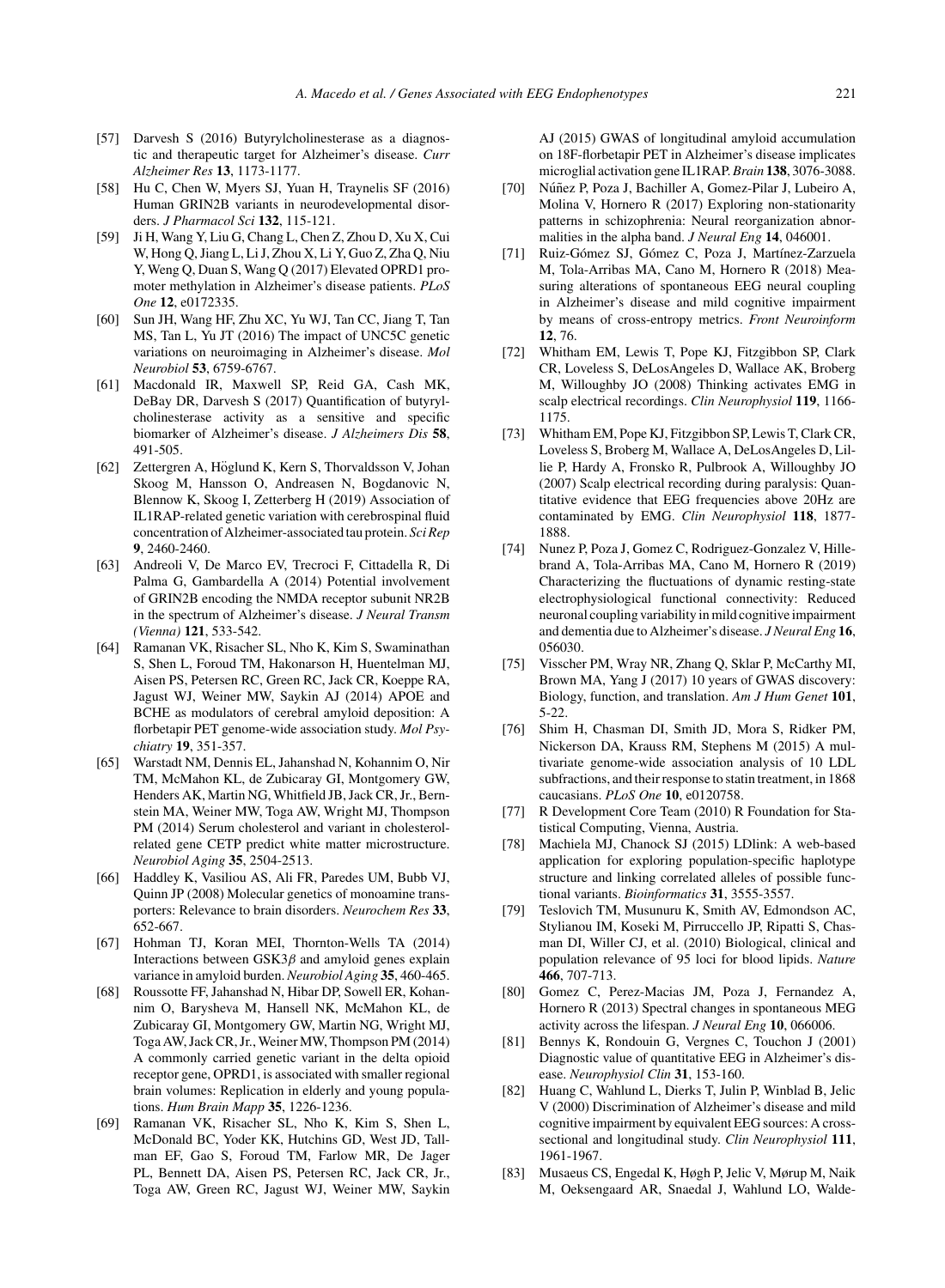mar G, Andersen BB (2018) EEG theta power is an early marker of cognitive decline in dementia due to Alzheimer's disease. *J Alzheimers Dis* **64**, 1359-1371.

- [84] Caravaglios G, Castro G, Costanzo E, Di Maria G, Mancuso D, Muscoso EG (2010) Theta power responses in mild Alzheimer's disease during an auditory oddball paradigm: Lack of theta enhancement during stimulus processing. *J Neural Transm* **117**, 1195-1208.
- [85] Klimesch W, Doppelmayr M, Yonelinas A, Kroll NEA, Lazzara M, Rohm D, Gruber W (2001) Theta synchronization during episodic retrieval: Neural correlates of conscious awareness. *Cogn Brain Res* **12**, 33-38.
- [86] Klimesch W, Vogt F, Doppelmayr M (1999) Interindividual differences in alpha and theta power reflect memory performance. *Intelligence* **27**, 347-362.
- [87] Grunwald M, Busse F, Hensel A, Kruggel T, Riedel-Heller S, Wolf M, Arendt T, Gertz HJ (2001) Correlation between cortical theta activity and hippocampal volumes in health, mild cognitive impairment, and mild dementia. *J Clin Neurophysiol* **18**, 178-184.
- [88] Grunwald M, Hensel A, Wolf H, Weiss T, Gertz HJ (2007) Does the hippocampal atrophy correlate with the cortical theta power in elderly subjects with a range of cognitive impairment? *J Clin Neurophysiol* **24**, 22-26.
- [89] Diehl B, Najm I, Mohamed A, Babb T, Ying Z, Bingaman W (2002) Interictal EEG, hippocampal atrophy, and cell densities in hippocampal sclerosis and hippocampal sclerosis associated with microscopic cortical dysplasia. *J Clin Neurophysiol* **19**, 157-162.
- [90] Fonseca LC, Tedrus GMAS, Prandi LR, Almeida AM, Furlanetto DS (2011) Alzheimer's disease: Relationship between cognitive aspects and power and coherence EEG measures. *Arq Neuropsiquiatr* **69**, 875-881.
- [91] Koelewijn L, Lancaster TM, Linden D, Dima DC, Routley BC, Magazzini L, Barawi K, Brindley L, Adams R, Tansey KE, Bompas A, Tales A, Bayer A, Singh K (2019) Oscillatory hyperactivity and hyperconnectivity in young APOE- $\epsilon$ 4 carriers and hypoconnectivity in Alzheimer's disease. *Elife* **8**, e36011.
- [92] Scott L, Feng J, Kiss T, Needle E, Atchison K, Kawabe TT, Milici AJ, Hajos-Korcsok E, Riddell D, Hajos M (2012) Age-dependent disruption in hippocampal theta oscillation in amyloid-beta overproducing transgenic mice. *Neurobiol Aging* **33**, 1481.e13-23.
- [93] Stomrud E, Hansson O, Minthon L, Blennow K, Rosen I, Londos E (2010) Slowing of EEG correlates with CSF biomarkers and reduced cognitive speed in elderly with normal cognition over 4 years. *Neurobiol Aging* **31**, 215-223.
- [94] Du XM, Rowland LM, Summerfelt A, Choa FS, Wittenberg GF, Wisner K, Wijtenburg A, Chiappelli J, Kochunov P, Hong LE (2018) Cerebellar-stimulation evoked prefrontal electrical synchrony is modulated by GABA. *Cerebellum* **17**, 550-563.
- [95] Casula EP, Pellicciari MC, Ponzo V, Bassi MS, Veniero D, Caltagirone C, Koch G (2016) Cerebellar theta burst stimulation modulates the neural activity of interconnected parietal and motor areas. *Sci Rep* **6**, 36191.
- [96] Casula EP, Pellicciari MC, Picazio S, Caltagirone C, Koch G (2016) Spike-timing-dependent plasticity in the human dorso-lateral prefrontal cortex. *Neuroimage* **143**, 204-213.
- [97] Zhang H, Jacobs J (2015) Traveling theta waves in the human hippocampus. *J Neurosci* **35**, 12477-12487.
- [98] Gabay C, Lamacchia C, Palmer G (2010) IL-1 pathways in inflammation and human diseases. *Nat Rev Rheumatol* **6**, 232-241.
- [99] Goshen I, Yirmiya R (2009) Interleukin-1 (IL-1): A central regulator of stress responses. *Front Neuroendocrinol* **30**, 30-45.
- [100] Krueger JM (2008) The role of cytokines in sleep regulation. *Curr Pharm Des* **14**, 3408-3416.
- [101] Matsuki T, Horai R, Sudo K, Iwakura Y (2003) IL-1 plays an important role in lipid metabolism by regulating insulin levels under physiological conditions. *J Exp Med* **198**, 877-888.
- [102] Rothwell NJ, Luheshi GN (2000) Interleukin 1 in the brain: Biology, pathology and therapeutic target. *Trends Neurosci* **23**, 618-625.
- [103] Smith DE, Lipsky BP, Russell C, Ketchem RR, Kirchner J, Hensley K, Huang Y, Friedman WJ, Boissonneault V, Plante MM, Rivest S, Sims JE (2009) A central nervous system-restricted isoform of the interleukin-1 receptor accessory protein modulates neuronal responses to interleukin-1. *Immunity* **30**, 817-831.
- [104] Yoshida T, Shiroshima T, Lee SJ, Yasumura M, Uemura T, Chen X, Iwakura Y, Mishina M (2012) Interleukin-1 receptor accessory protein organizes neuronal synaptogenesis as a cell adhesion molecule. *J Neurosci* **32**, 2588-2600.
- [105] Ghosh S, Wu MD, Shaftel SS, Kyrkanides S, LaFerla FM, Olschowka JA, O'Banion MK (2013) Sustained interleukin-1 $\beta$  overexpression exacerbates tau pathology despite reduced amyloid burden in an Alzheimer's mouse model. *J Neurosci* **33**, 5053-5064.
- [106] Anderson JM, Hampton DW, Patani R, Pryce G, Crowther RA, Reynolds R, Franklin RJ, Giovannoni G, Compston DA, Baker D, Spillantini MG, Chandran S (2008) Abnormally phosphorylated tau is associated with neuronal and axonal loss in experimental autoimmune encephalomyelitis and multiple sclerosis. *Brain* **131**, 1736-1748.
- [107] Mondragón-Rodríguez S, Salas-Gallardo A, González-Pereyra P, Macías M, Ordaz B, Peña-Ortega F, Aguilar-Vázquez A, Orta-Salazar E, Díaz-Cintra S, Perry G, Williams S (2018) Phosphorylation of Tau protein correlates with changes in hippocampal theta oscillations and reduces hippocampal excitability in Alzheimer's model. *J Biol Chem* **293**, 8462-8472.
- [108] Assenza G, Pellegrino G, Tombini M, Di Pino G, Di Lazzaro V (2015) Wakefulness delta waves increase after cortical plasticity induction. *Clin Neurophysiol* **126**, 1221- 1227.
- [109] Jiao B, Liu X, Tang B, Hou L, Zhou L, Zhang F, Zhou Y, Guo J, Yan X, Shen L (2014) Investigation of TREM2, PLD3, and UNC5C variants in patients with Alzheimer's disease from mainland China. *Neurobiol Aging* **35**, 2422 e2429-2422 e2411.
- [110] Korvatska O, Leverenz JB, Jayadev S, McMillan P, Kurtz I, Guo X, Rumbaugh M, Matsushita M, Girirajan S, Dorschner MO, Kiianitsa K, Yu C-E, Brkanac Z, Garden GA, Raskind WH, Bird TD (2015) R47H variant of TREM2 associated with Alzheimer disease in a large late-onset family: Clinical, genetic, and neuropathological study. *JAMA Neurol* **72**, 920-927.
- [111] Hashimoto Y, Toyama Y, Kusakari S, Nawa M, Matsuoka M (2016) An Alzheimer disease-linked rare mutation potentiates netrin receptor uncoordinated-5C-induced signaling that merges with amyloid  $\beta$  precursor protein signaling. *J Biol Chem* **291**, 12282-12293.